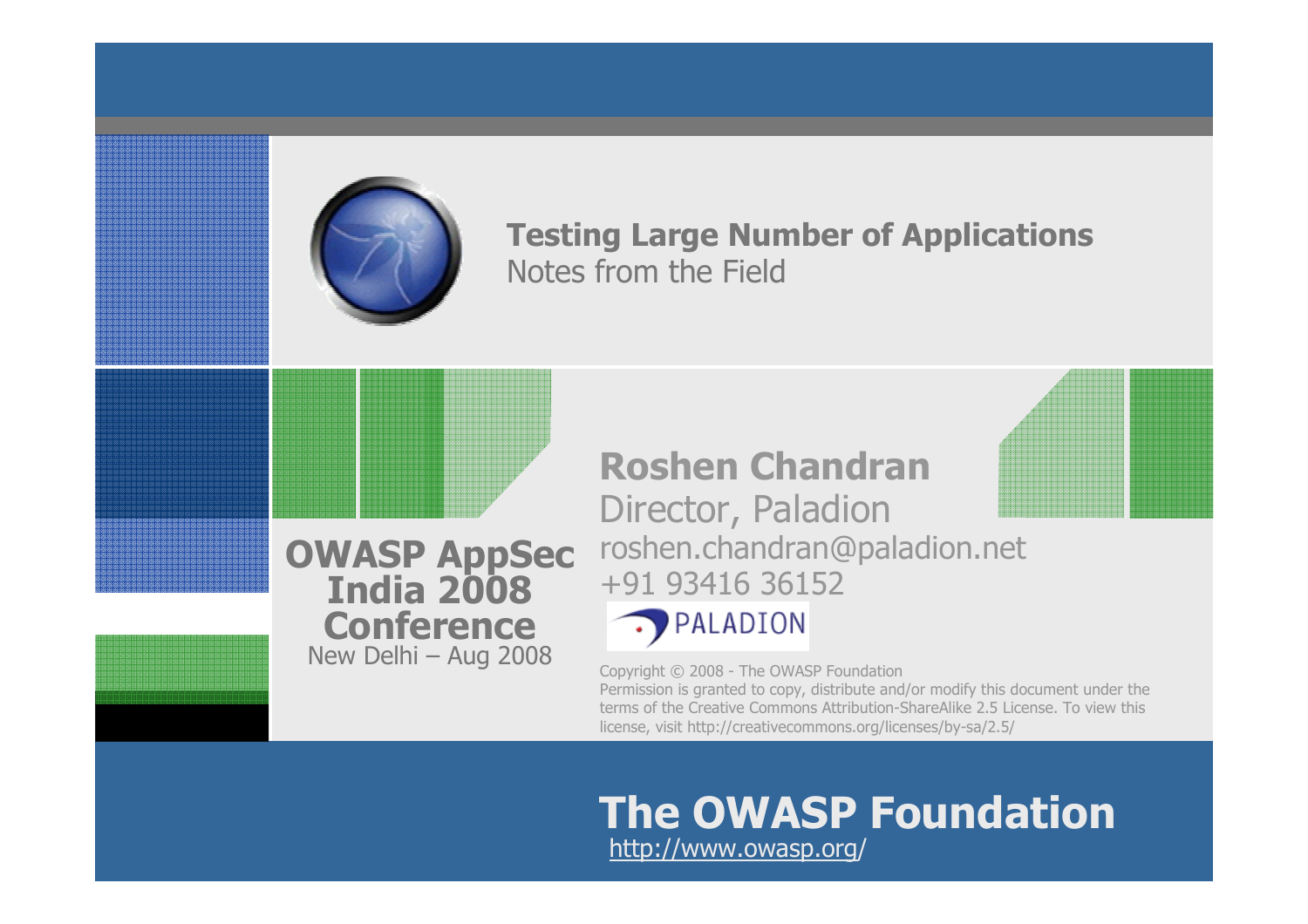#### **Speaker Intro**

- Roshen Chandran
	- -Director Application Security Practice, Paladion
	- -Co-author "Know Your Enemy" from Addison Wesley
	- -Experience in 50+ penetration tests and code reviews
	- -Contributor to the OWASP Appsec FAQ
	- -Presented at RSA, CansecWest, SDWest

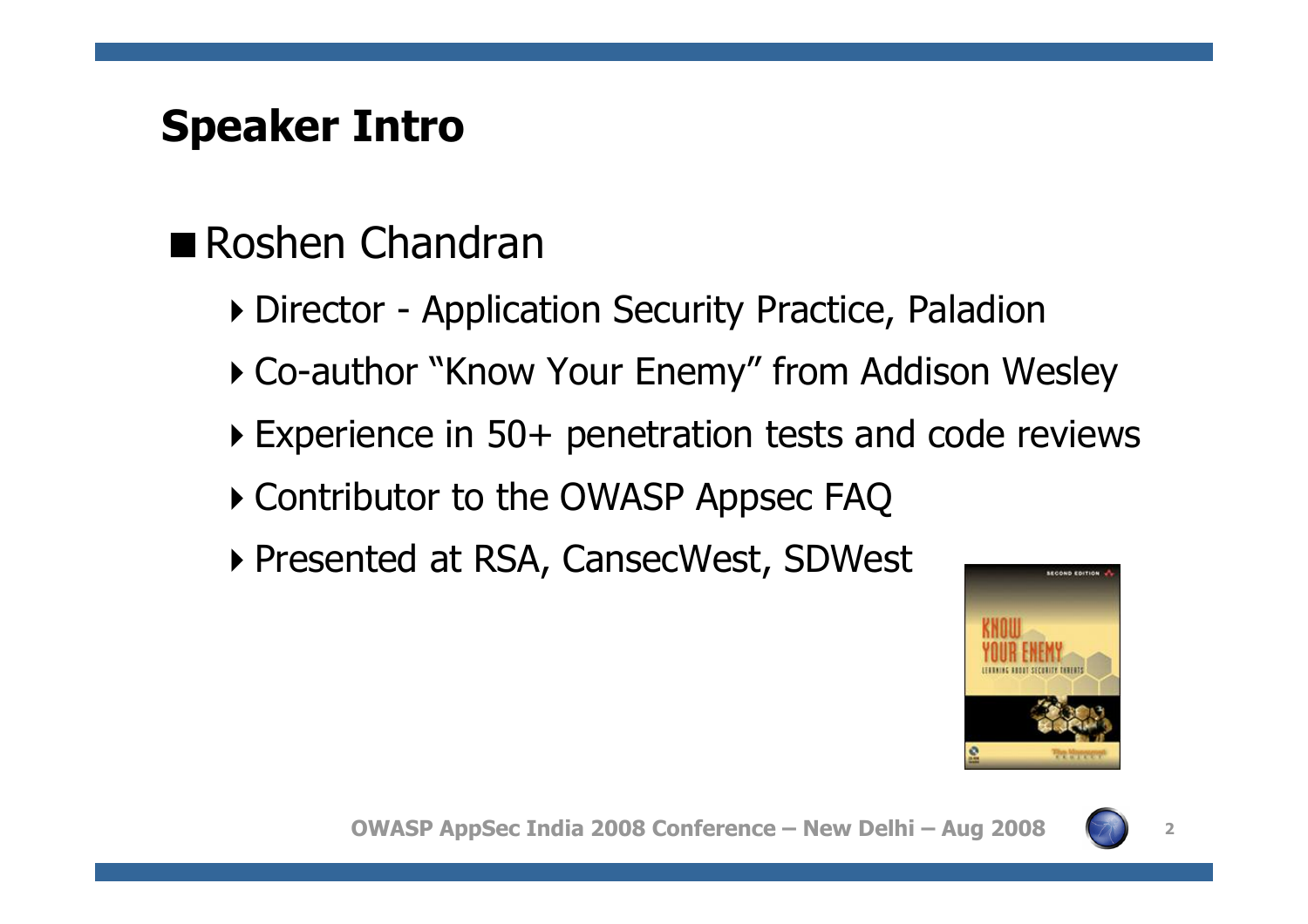Trend #1 **Testing large number of applications in the enterprise**

- Our largest testing project
	- ▶ 20 Apps in 2003
	- ▶ 500 Apps in 2007
- $\blacksquare$  More enterprises want to test 50 250 apps



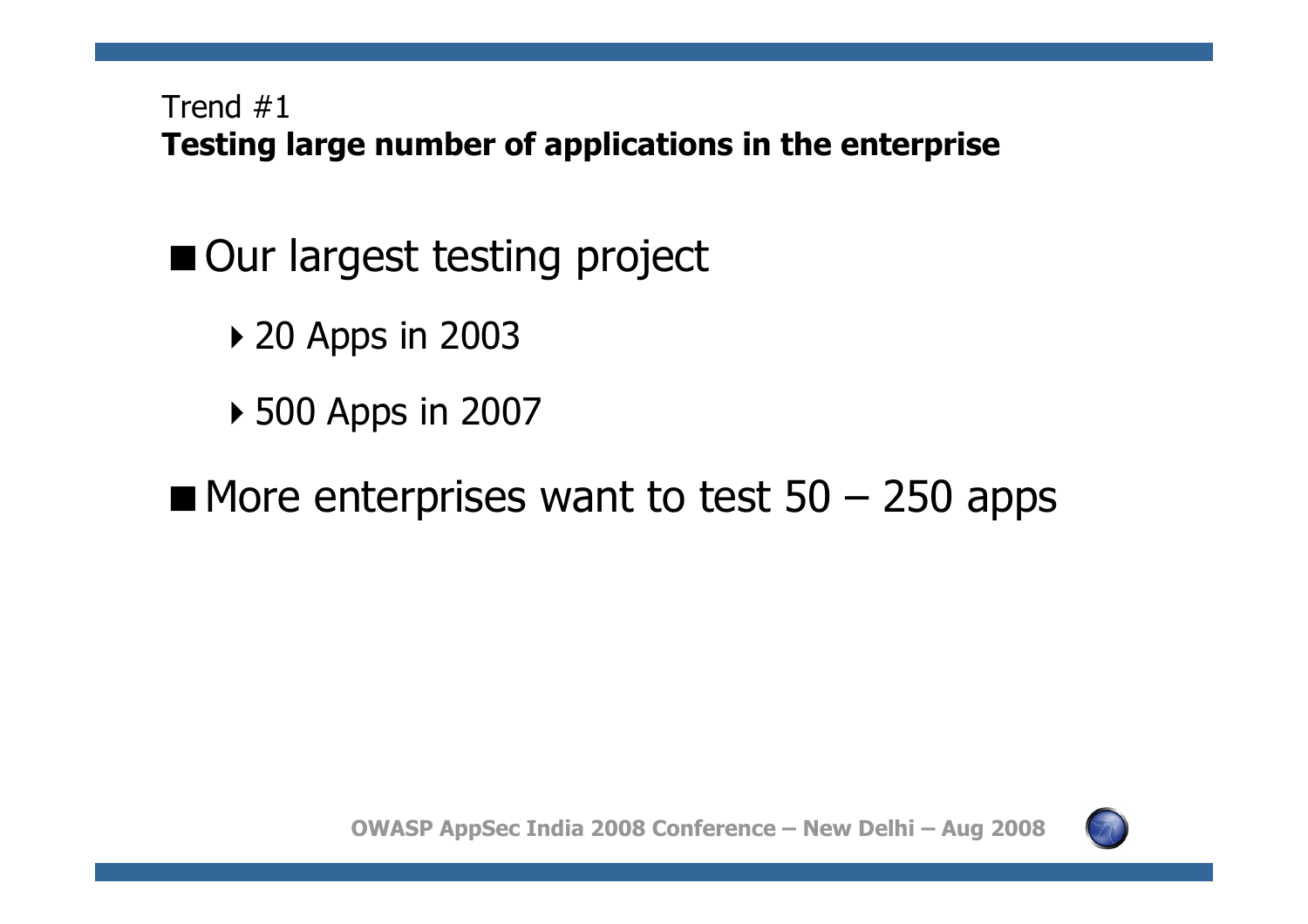# **What's driving the trend?**

**Primarily, compliance requirements** 

- -Especially SOX
- -Both in the US and in India
- **Exagge Fed by greater awareness** 
	- -Thanks to forums like OWASP

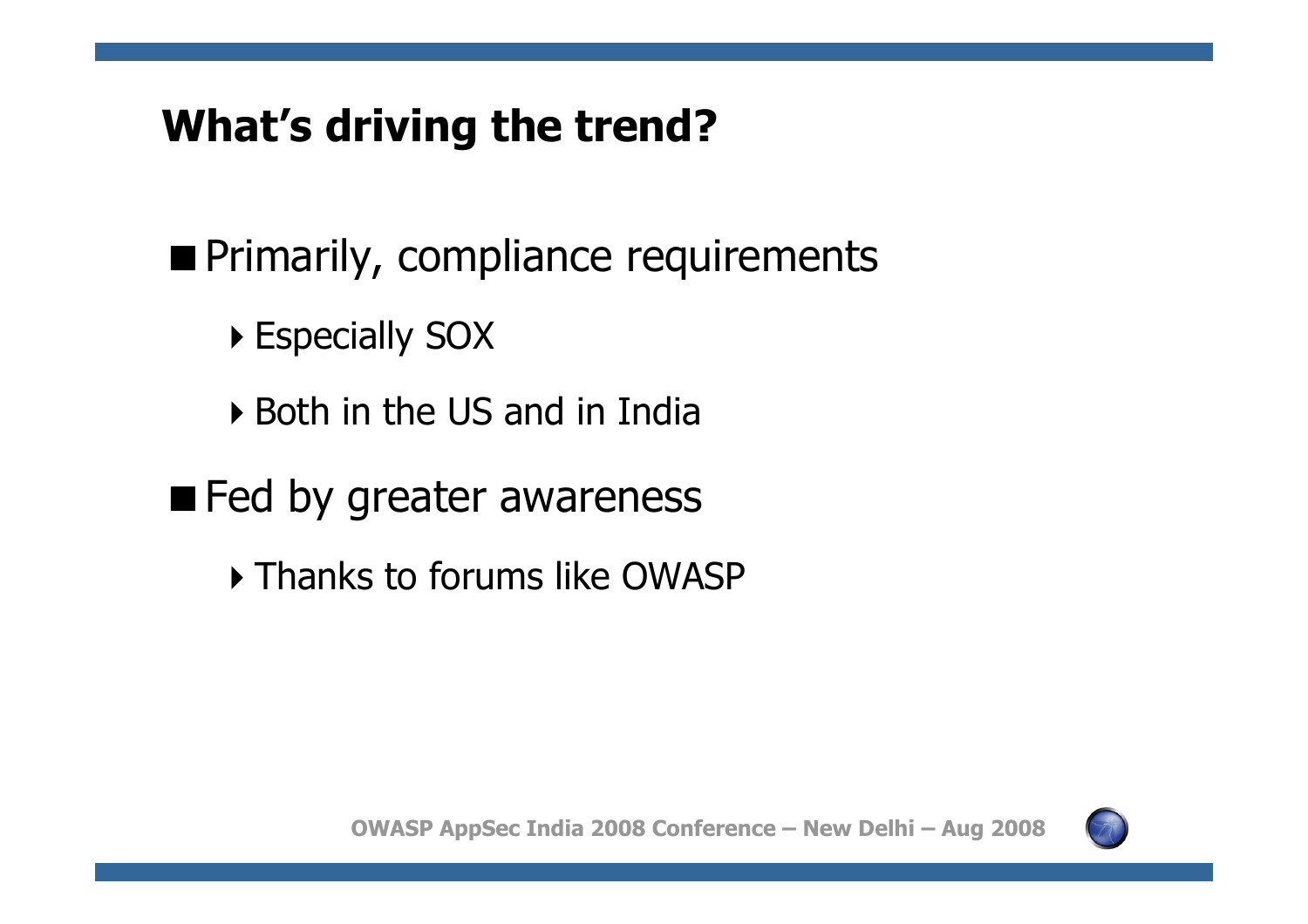## **Where is this seen most today?**

- > \$ 500 million enterprises
- Global footprint
- ■3 we've seen with large number of apps are from Banking and Finance
	- $\blacktriangleright$  The case study today is generic and sanitized

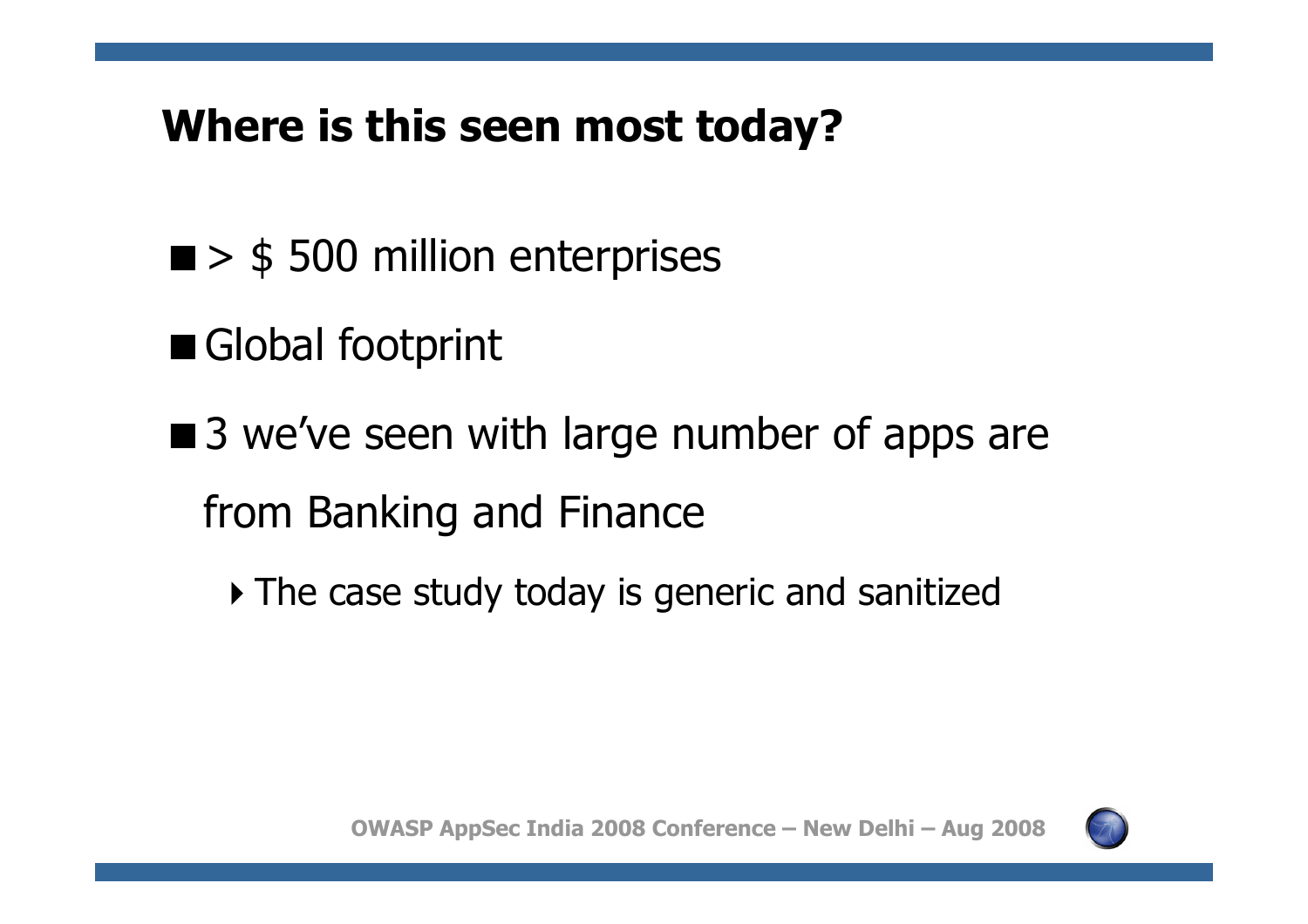## **The types of apps**

**Mix of internal and external facing apps** 

-90 - 10

**Nix of web apps and thick clients** 

-70 - 30

**OWASP AppSec India 2008 Conference – New Delhi – Aug 2008**

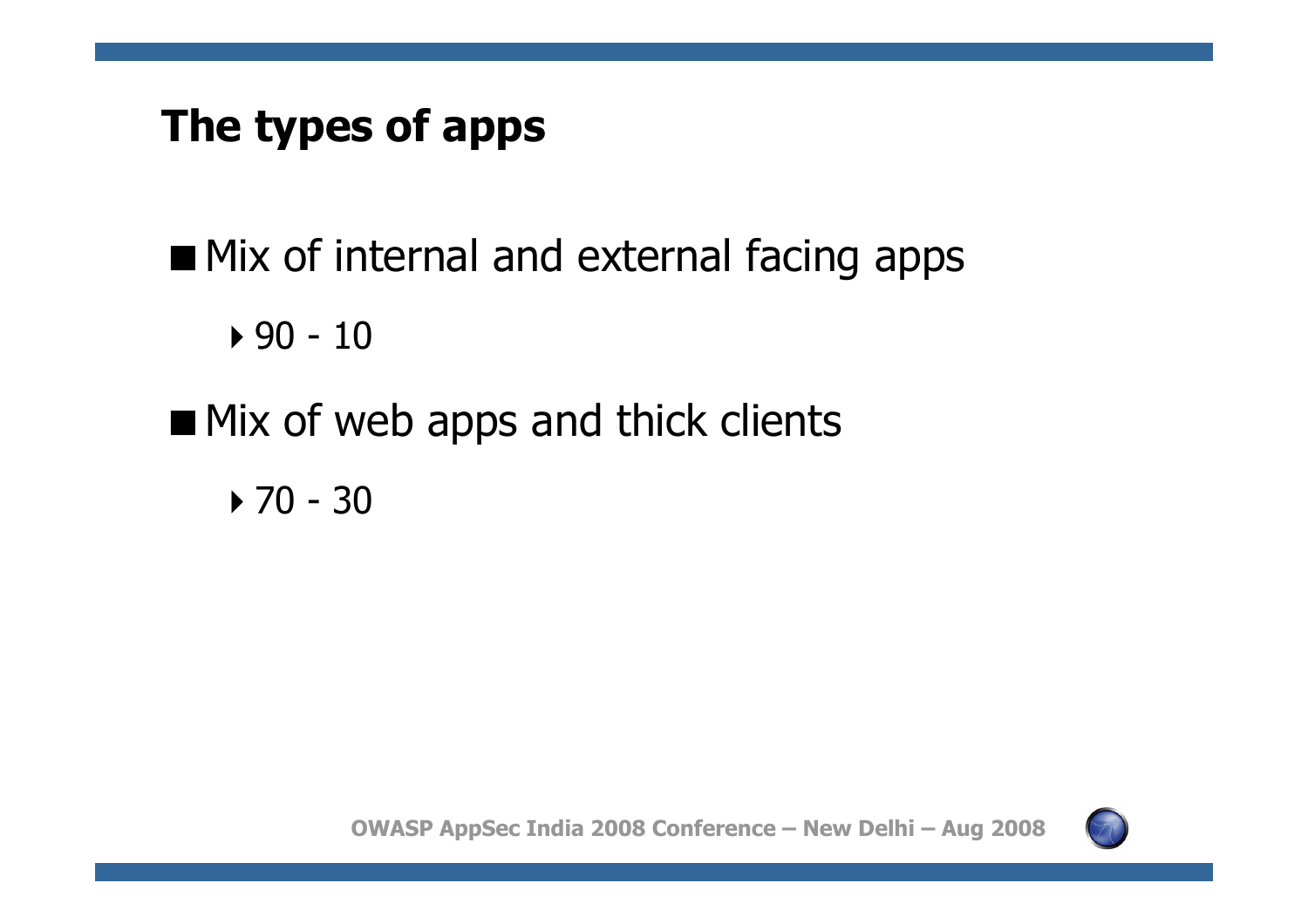#### Trend #2 **From business owners to centralized teams**

**The control is moving to centralized teams** 

# ■ The benefits

- **Standardize the approach**
- -Co-ordinate the tests better
- **Negotiate better rates**

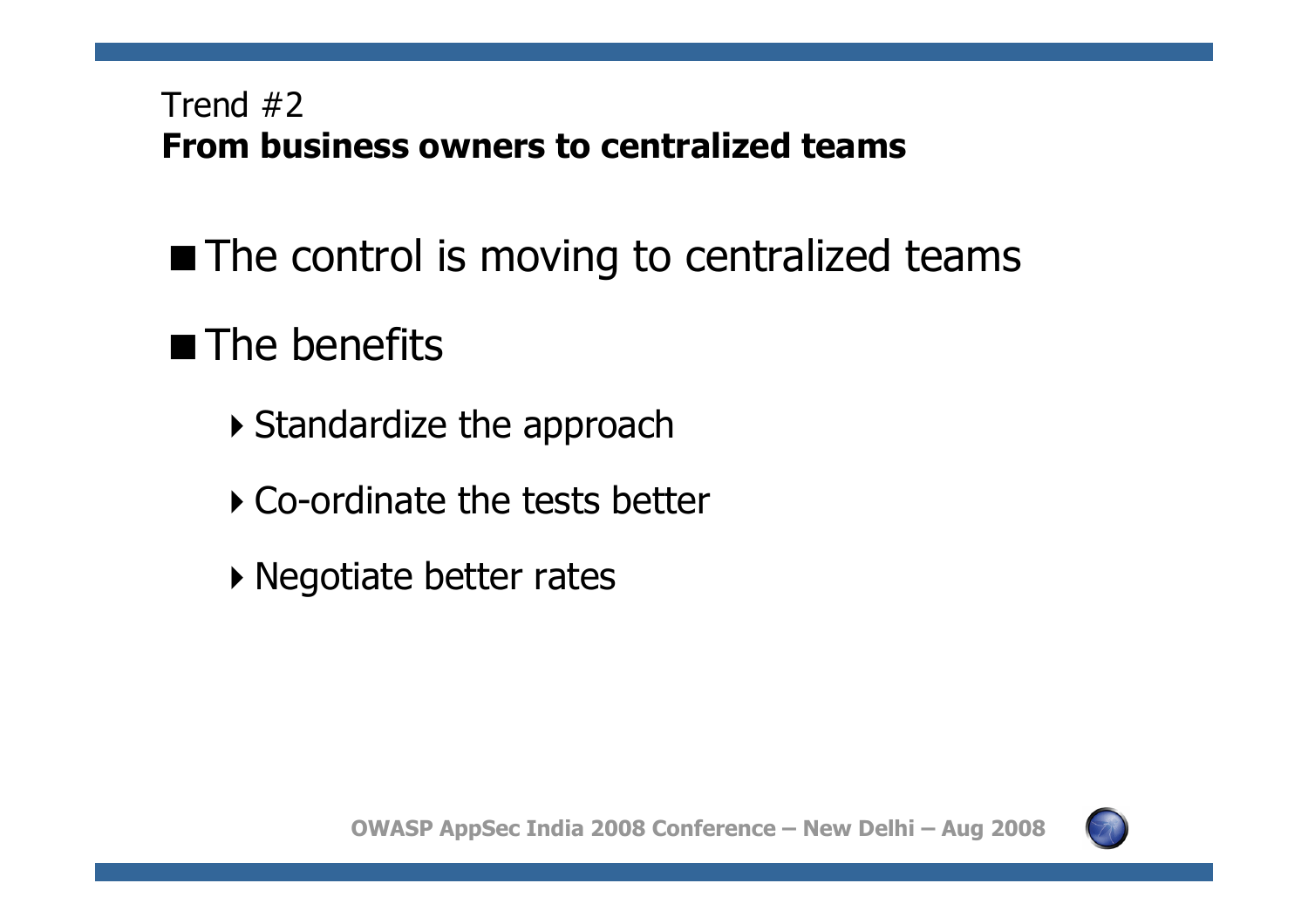#### Ground reality #1 **Budgets are limited**

**Application security testing budget is a small** slice of the overall security budget

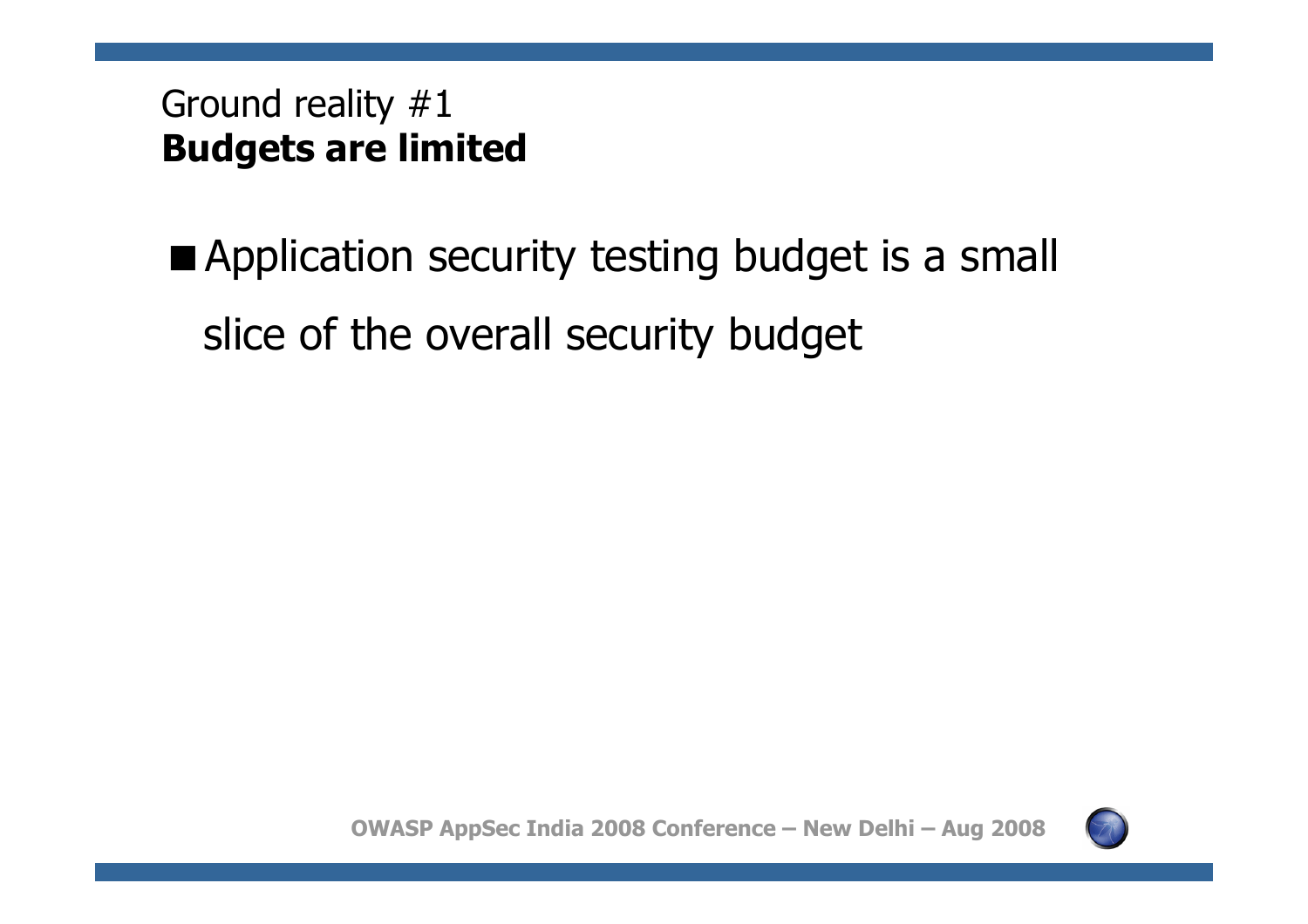#### Ground reality #2 **Internal expertise might be limited**

- While the Security officers were fluent in
	- -Application security best practices
	- $\blacktriangleright$  OWASP Top 10
- Beyond them, the awareness was a lot lesser
- Testing expertise is usually in short supply

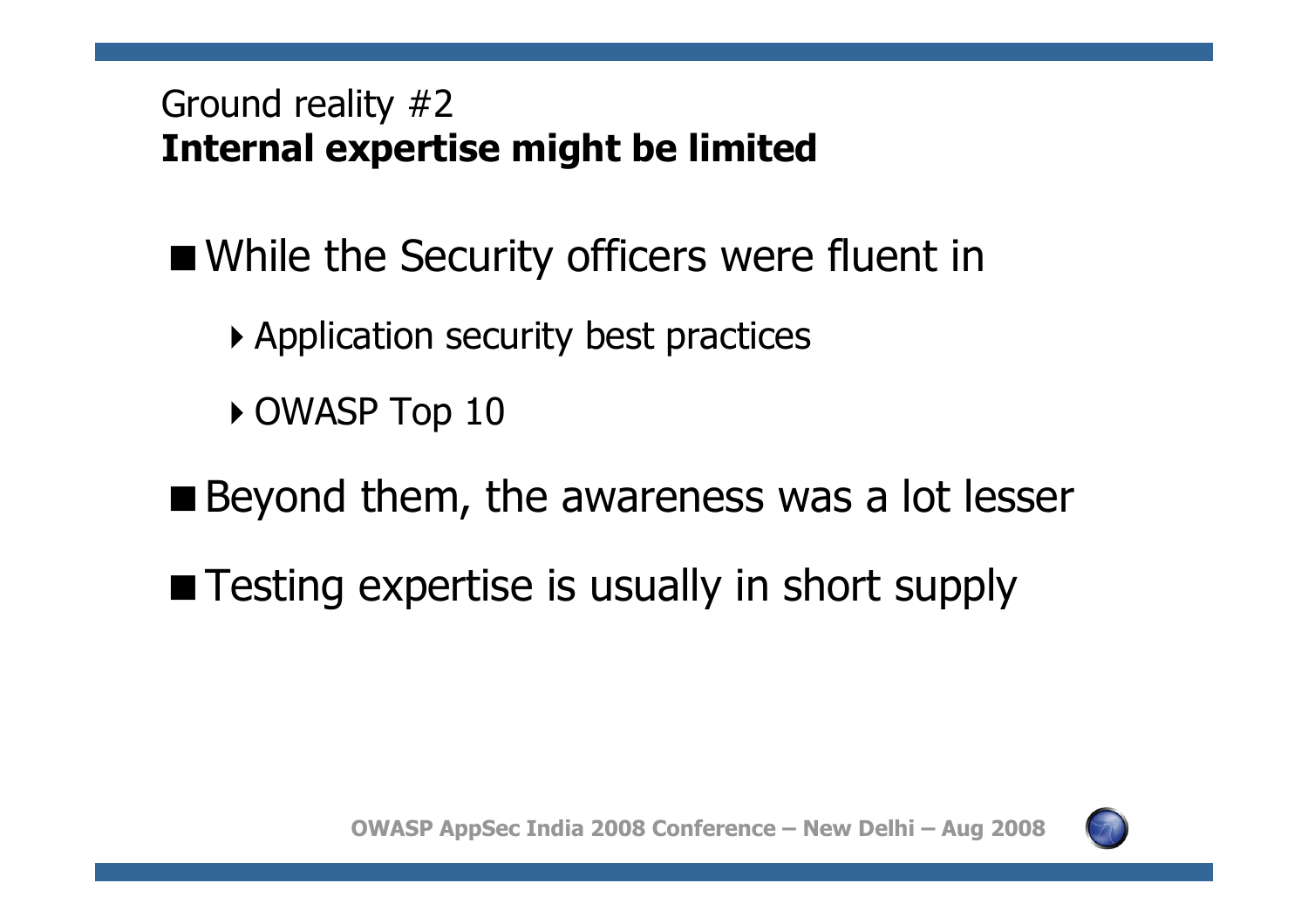#### **But the good news…**

Strong program management capabilities

**Notainal Support from Top Management** 

Visionary leadership

**OWASP AppSec India 2008 Conference – New Delhi – Aug 2008**

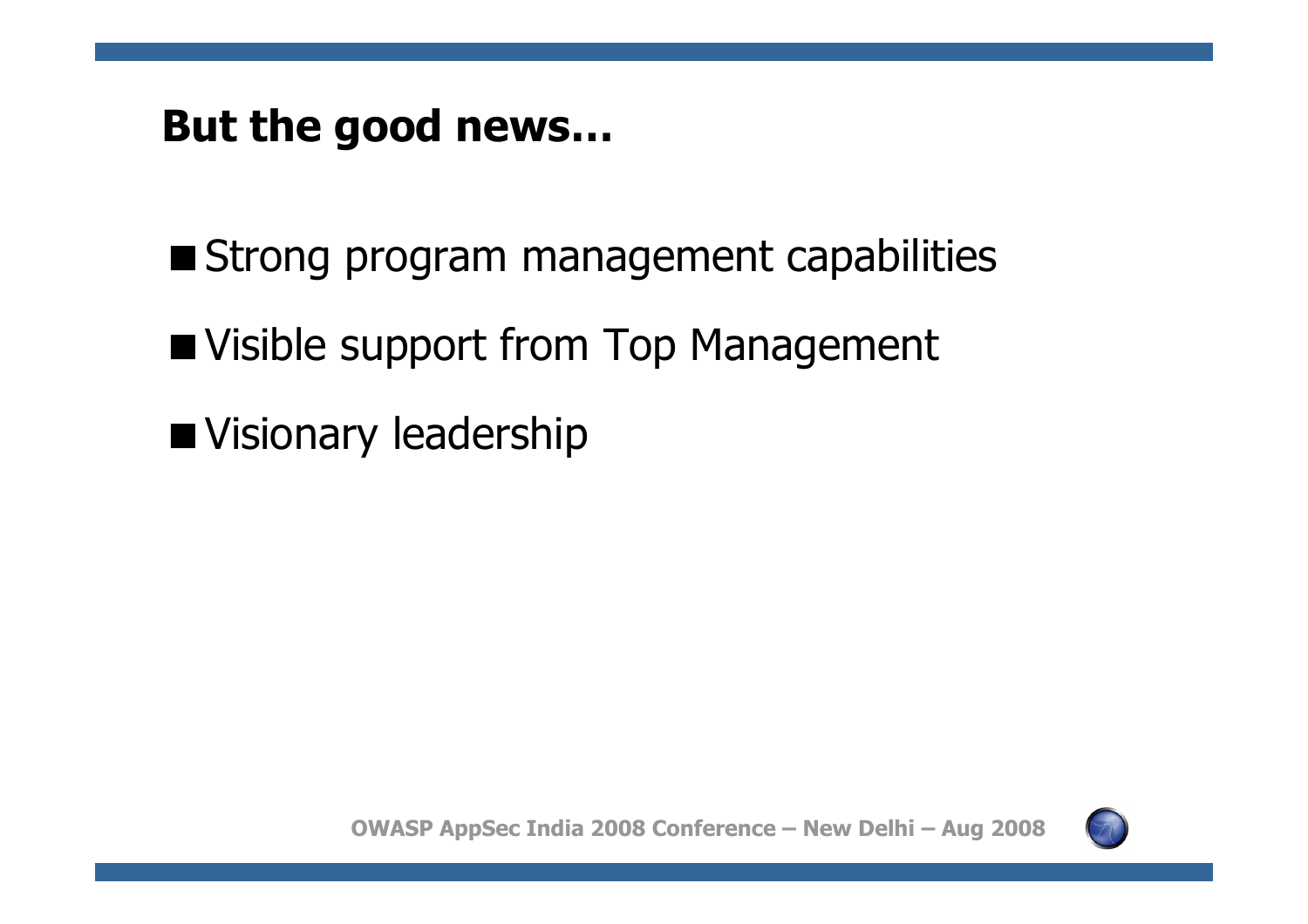#### **Traditional penetration tests don't scale**

**Traditional pen tests take 10 – 15 days per app** 

- $\blacktriangleright$  Is the gold standard of security testing today
- $\blacktriangleright$  Is expensive

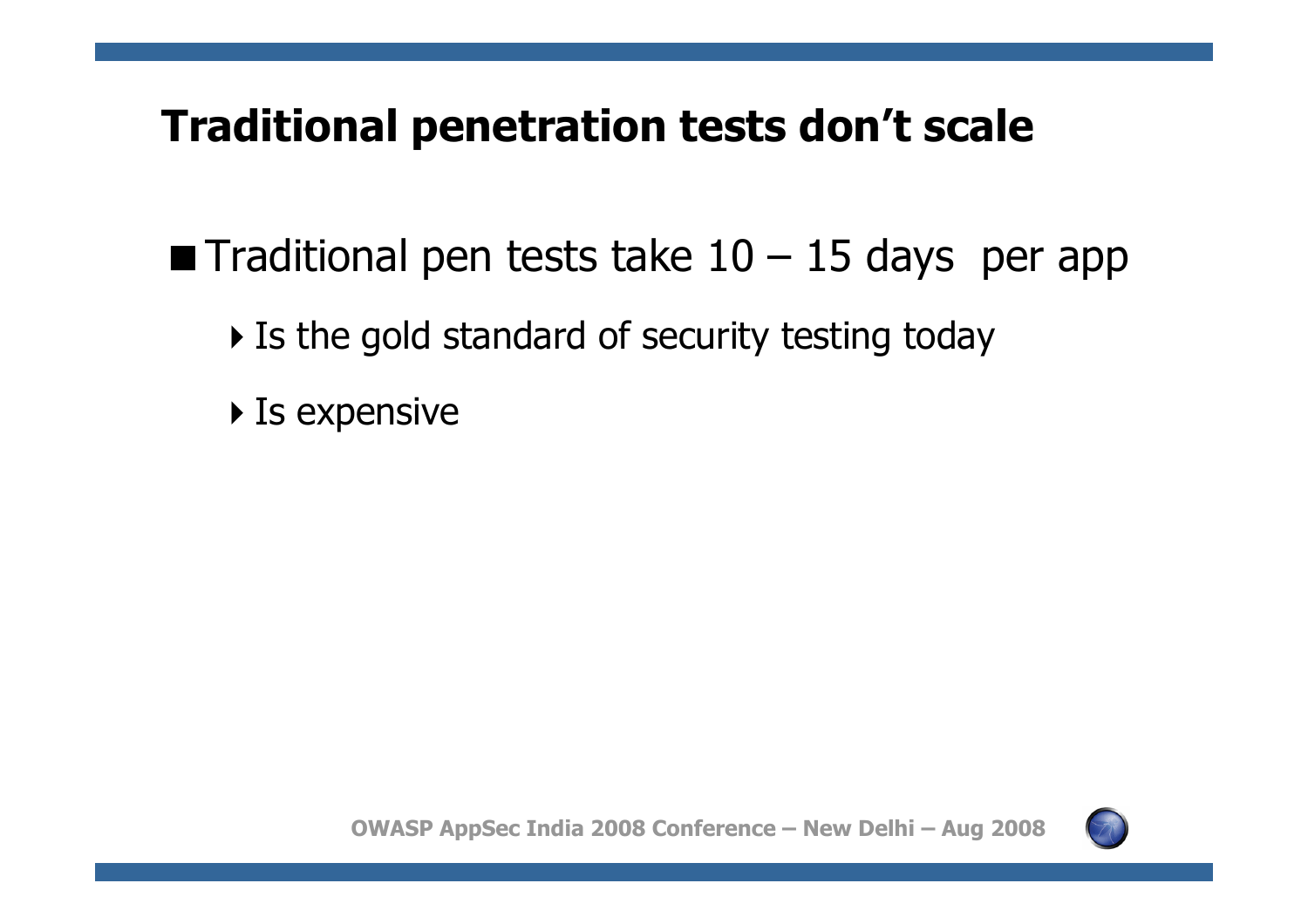## **The 4-step professional pen tests**

- 1. Create Threat Profile
- 2. Create the Test Plan
- 3. Execute the Tests
- 4. Prepare the report

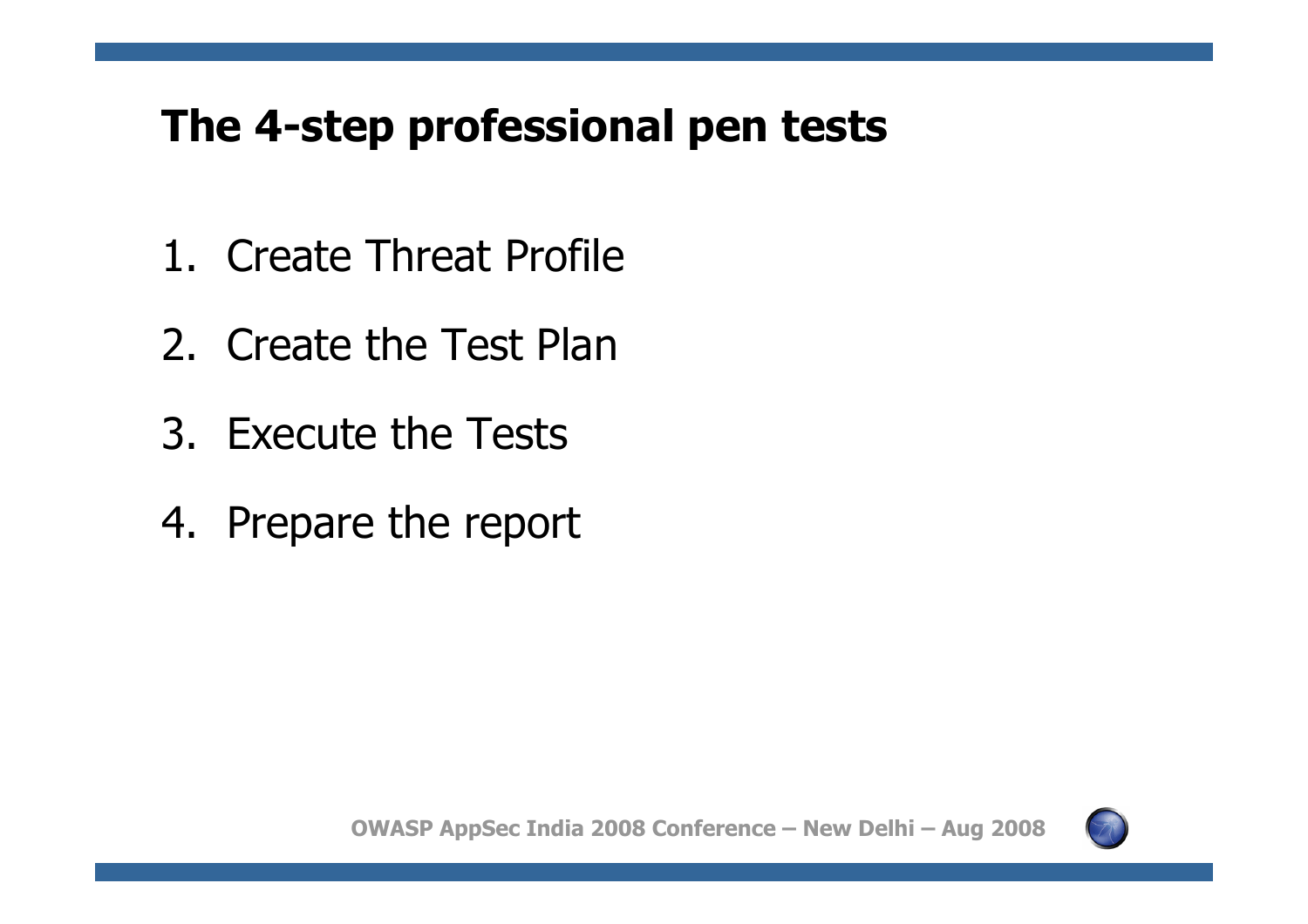#### **The Threat Profile**

- $\blacksquare$  Threat = "goal of the adversary"
- **Threat Profile is the list of all threats to app**
- $\blacksquare$  Example for a travel booking site
	- -An adversary…
		- Tricks others to buy tickets at <sup>a</sup> higher price
		- Buys tickets at <sup>a</sup> lower rate than advertised
		- **Modifies the itinerary of another user**
		- Cancels the tickets of other users
		- Views the itinerary of other users
		- **Shuts down the site**
		- ٠ …

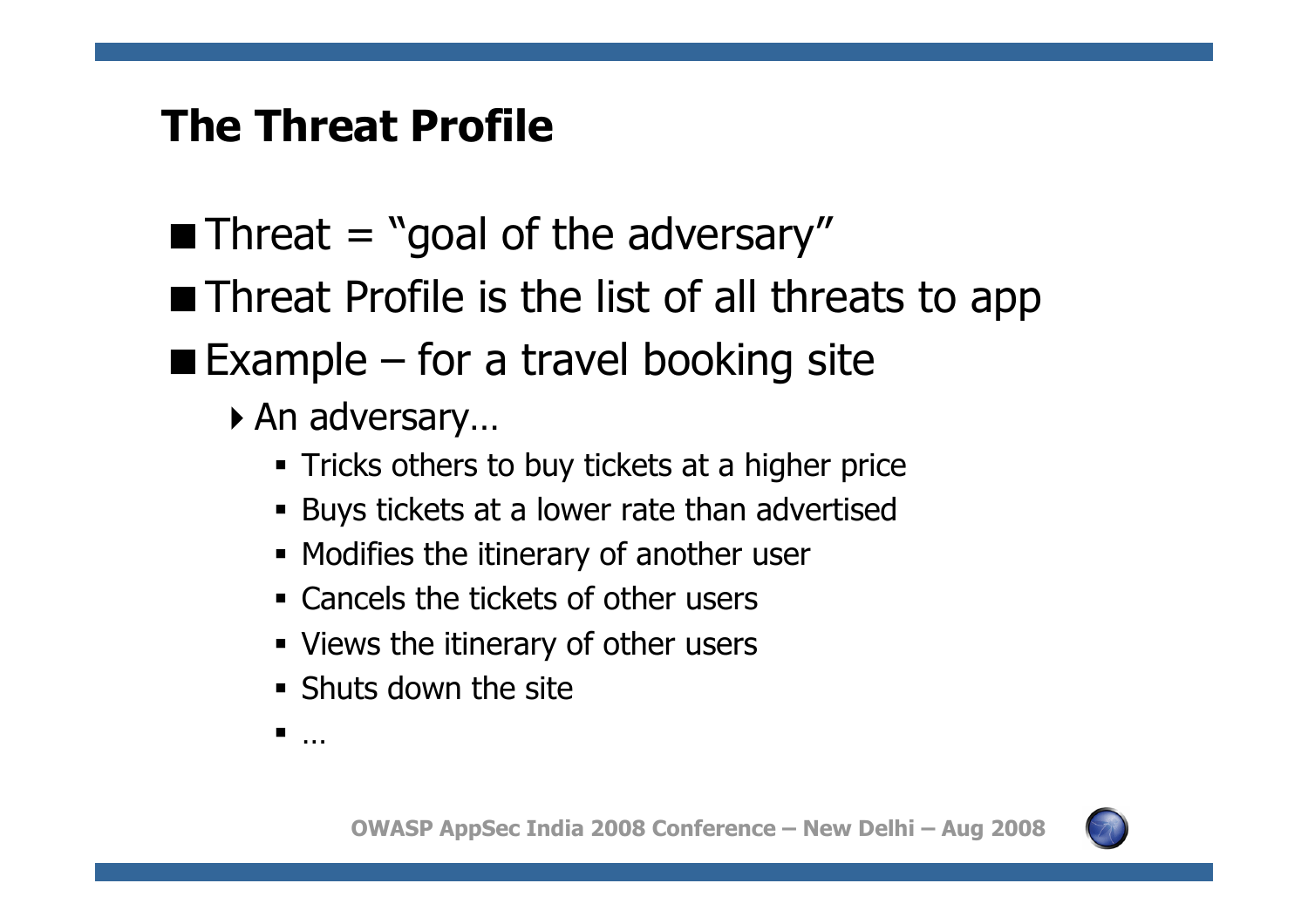#### **The Test Plan**

- **Maps each threat to relevant pages and the** relevant attacks
- $\blacksquare$  Example
	- $\blacktriangleright$  Tricks others to buy tickets at a higher price
		- Relevant page(s): Buy ticket, Confirm purchase
		- Relevant attacks: Variable manipulation, CSRF
- **Converts the Threat Profile into meaningful** attacks

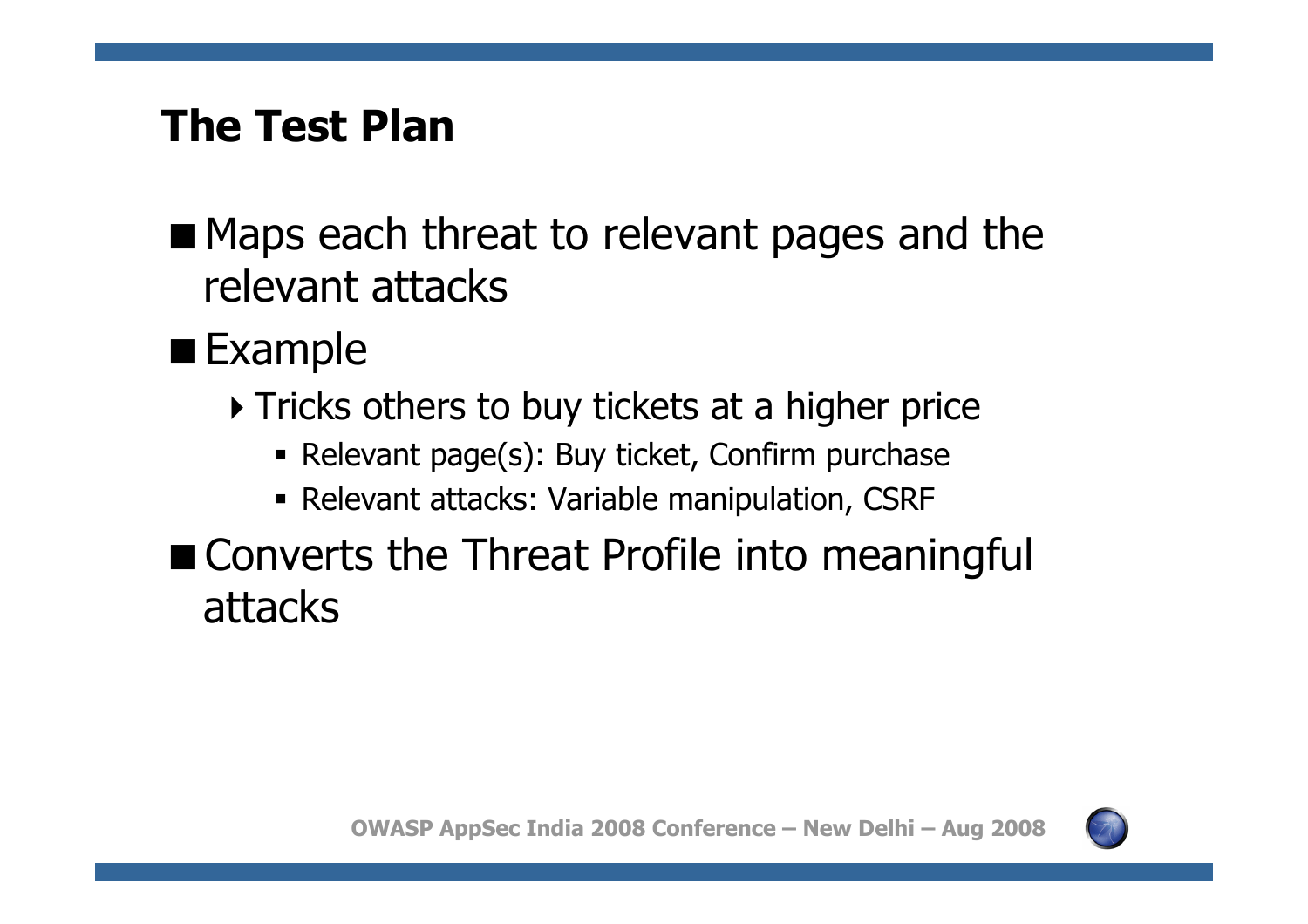### **Test Execution**

- Combination of manual and automated techniques
- Automated testing
	- $\blacktriangleright$  Injection attacks
	- $\blacktriangleright$  Cross Site Scripting
- **Manual testing** 
	- -Business logic flaws
	- **Privilege escalation**

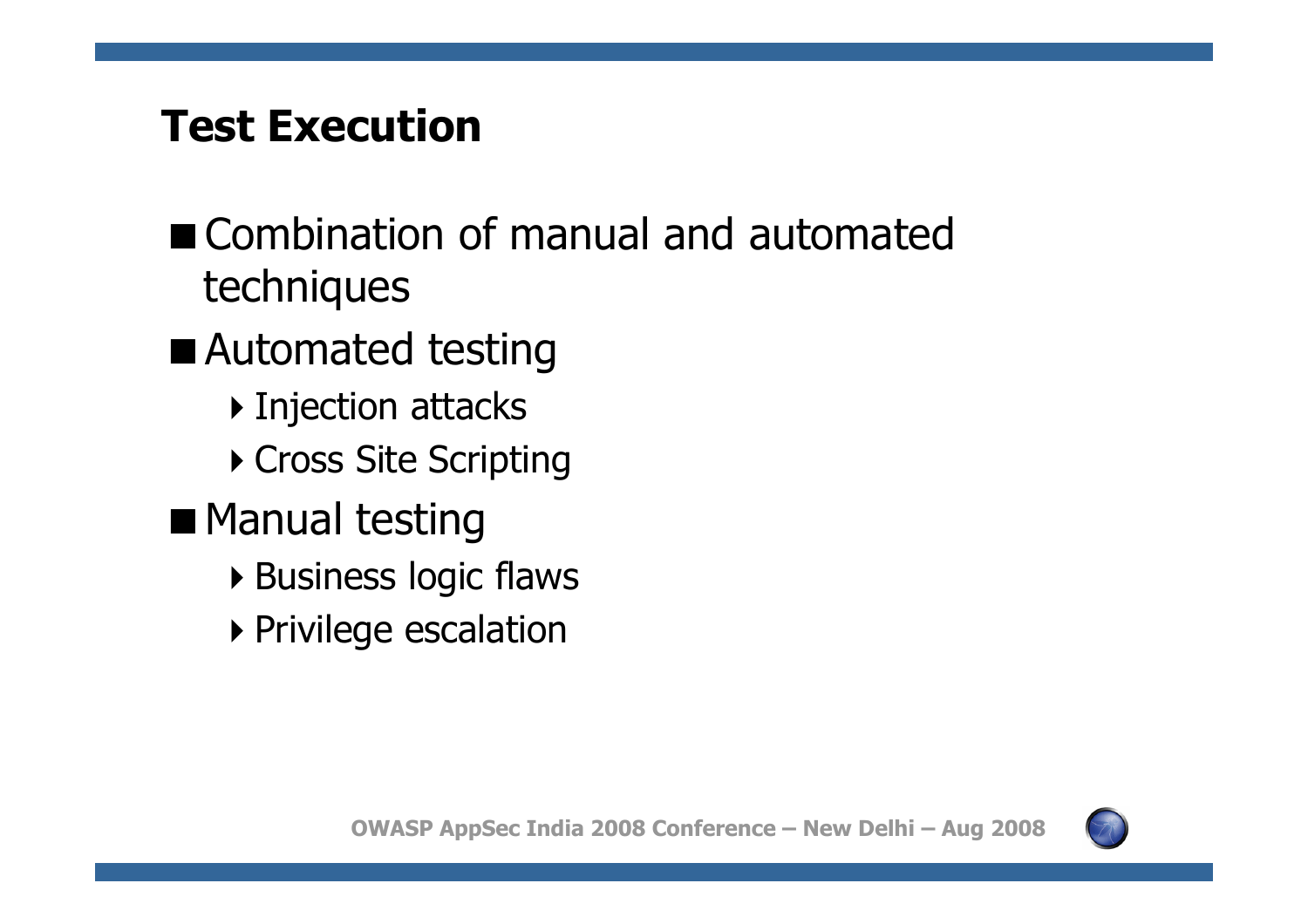# **Reporting**

- **Detailed reports with** 
	- $\blacktriangleright$  Walk through of attack with screen shots
	- $\blacktriangleright$  How to solve it

## A good app pen test takes time

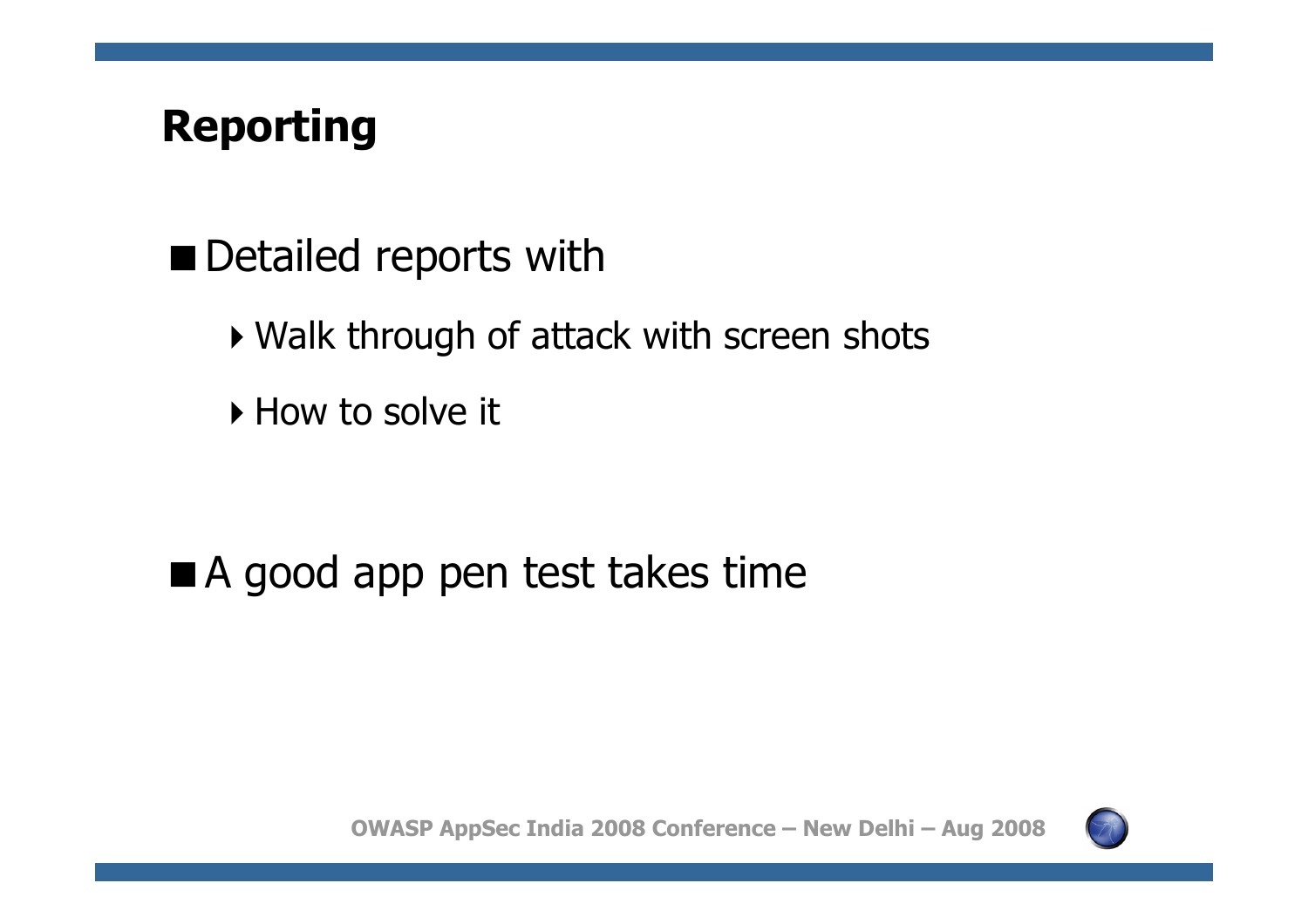#### Ground reality #3 **For 200 apps, penetration tests are too expensive**

- No one had the budgets for 200 app pen tests
	- -200 x 15 <sup>=</sup> 3000 days
- A more pragmatic approach was required



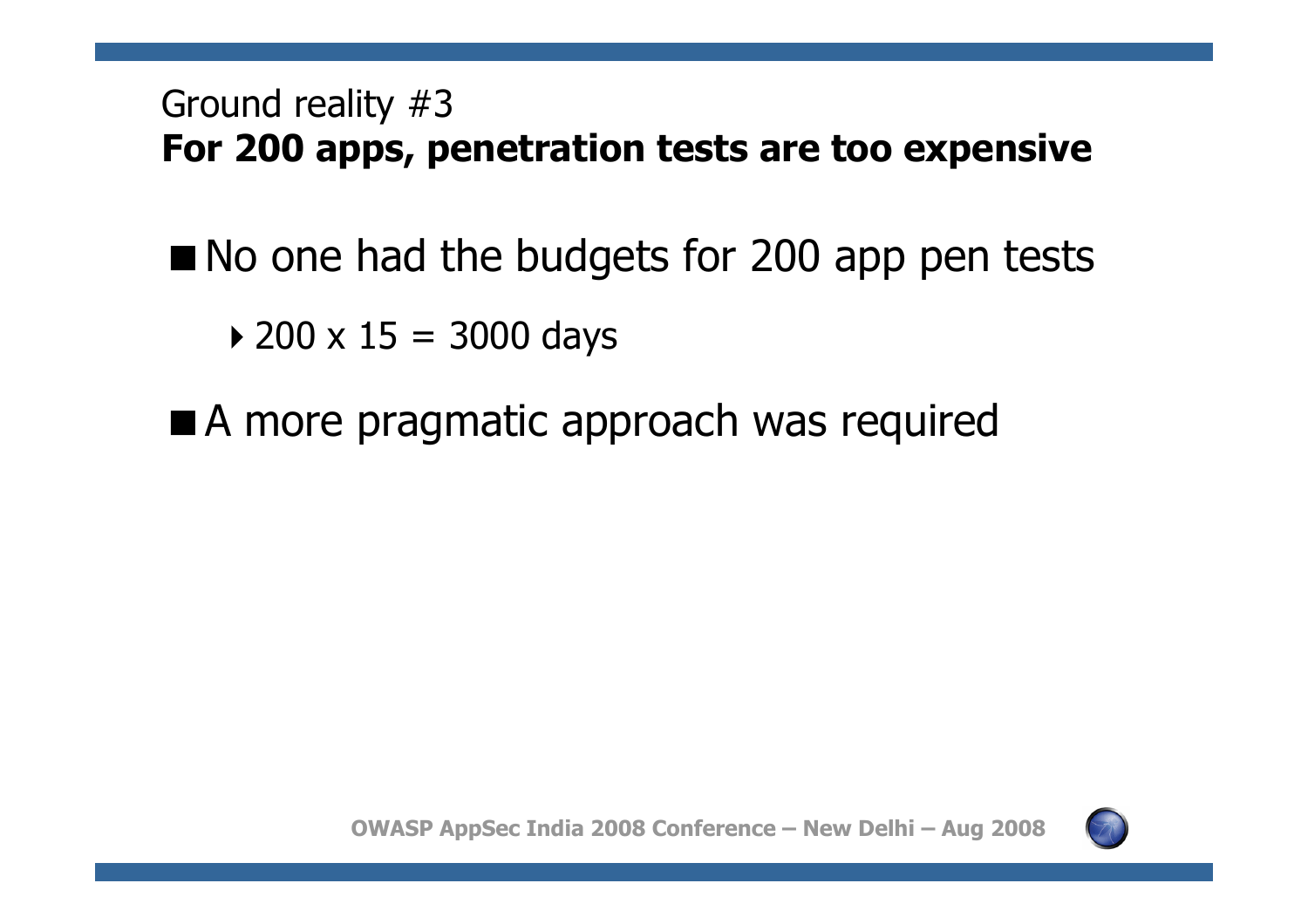#### **Nor was Automated scanning enough**

- Automated scanning is quick, inexpensive
- $\blacksquare$  It's getting better over the years
- **In isolation, not useful**
- **Enterprises want more than a scanner output**

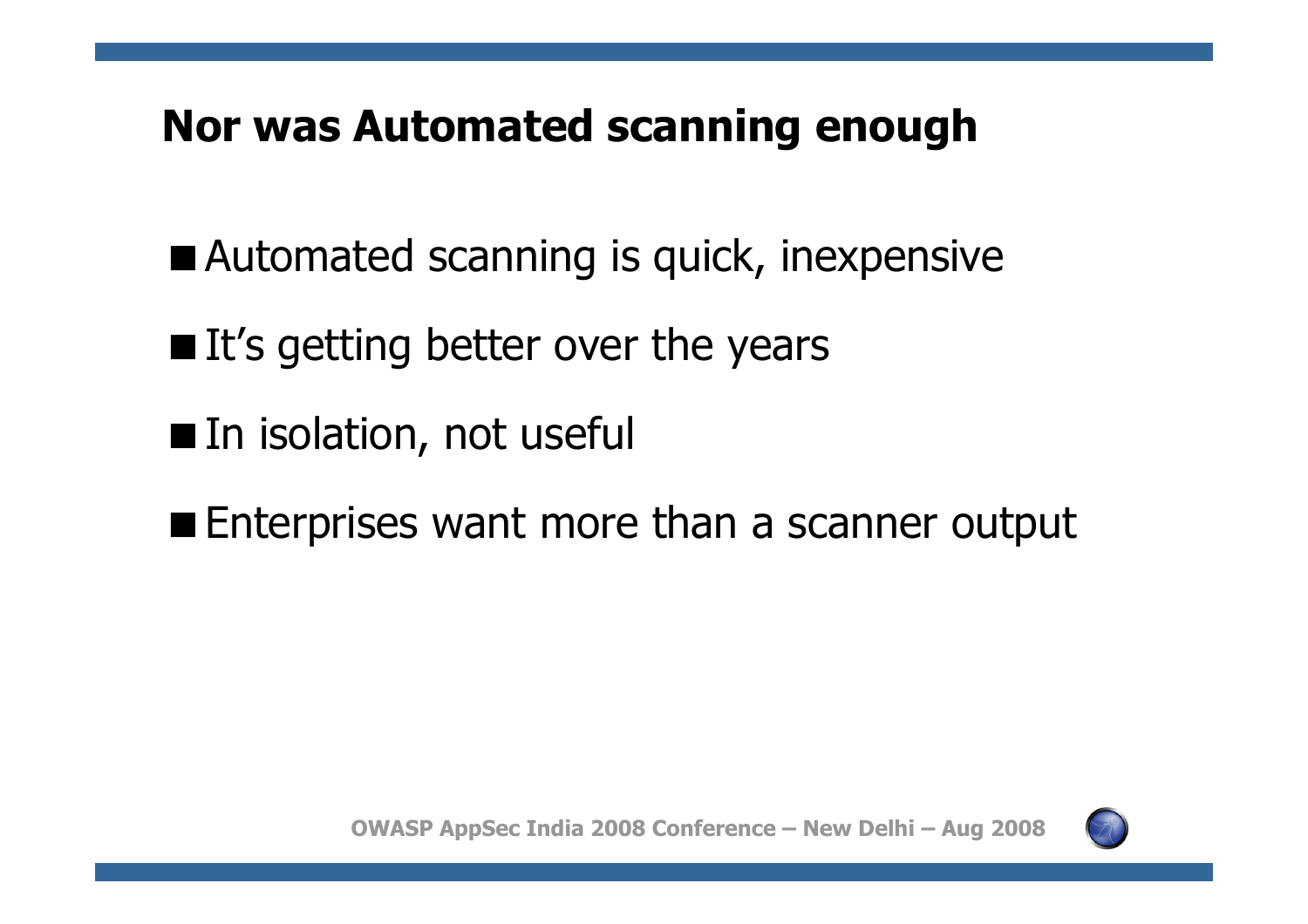## **How they attacked the problem**

- 1. Different levels of testing
- 2. Framework for classifying apps
- 3. Baseline standard checklist
- 4. Streamline reporting

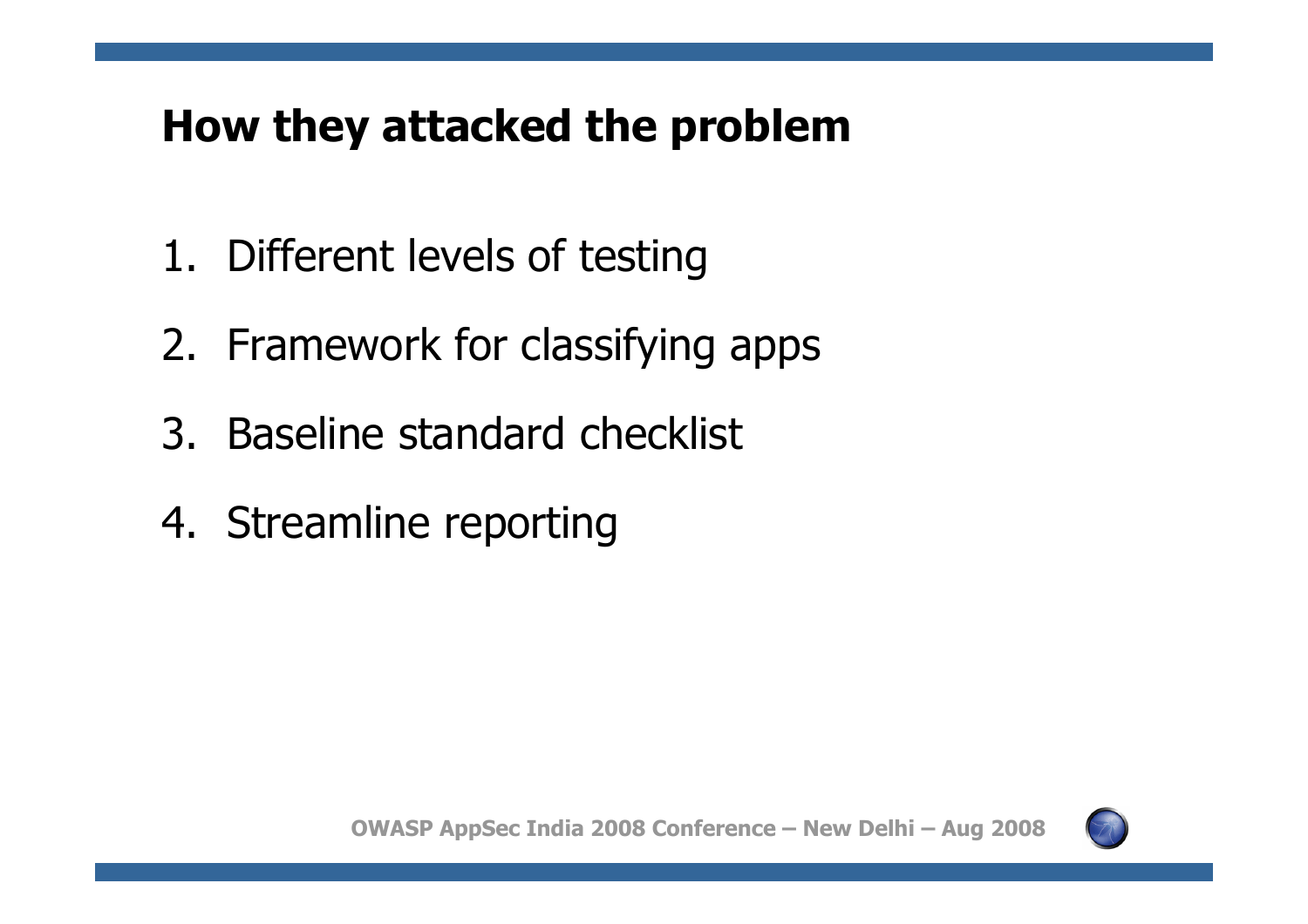## **Different levels of testing**

**All apps won't undergo the same level of testing** 

- -Some apps will get <sup>a</sup> full test
- -Others will get <sup>a</sup> shorter, faster test
- Purists wouldn't like it, but this was pragmatic
	- -With limited budgets, how do we test 200 apps best?

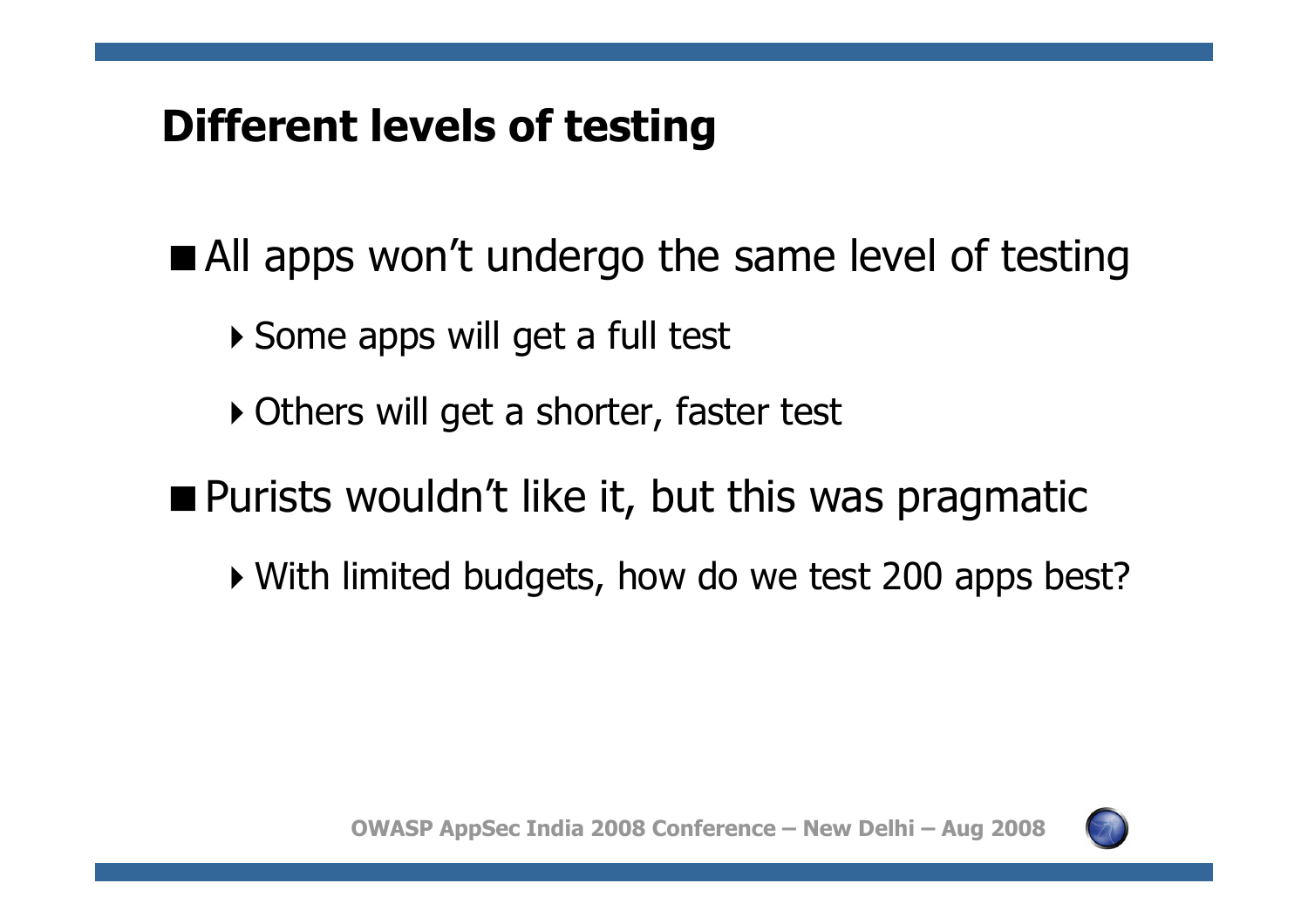## **Framework to classify apps**

- A risk assessment framework to prioritize apps
	- -Some were simple, some were complex
	- -Ultimately, some simple questions
		- **-** Does the app face the internet?
		- Does the app handle customer sensitive data?
		- What's the potential financial loss if the app is down for <sup>a</sup> day?

**Prioritizing helps share the limited budget better** between the apps

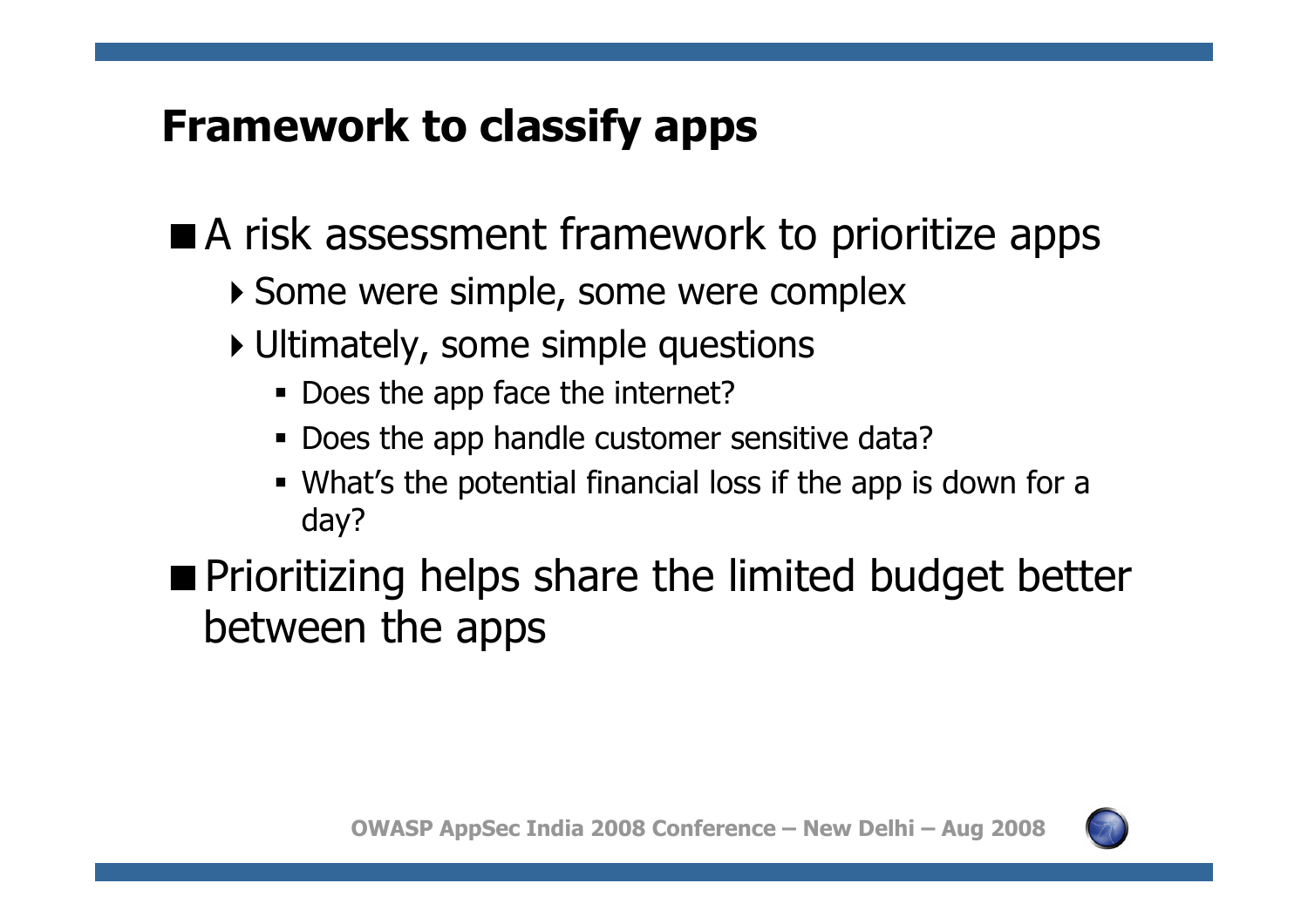## **Baseline standard for the security tests**

- **A** minimum set of checks for all apps
	- -Does it do input validations at the server?
	- -Does the app adhere to the password policy?
	- **Does it check for old password when changing the** password?
	- -Is it safe against SQL Inj, XSS, CSRF?
- $\blacksquare$  Typically 40 70 checks
- **Not much of privilege escalation attacks**
- **Threat profile not essential for these tests**

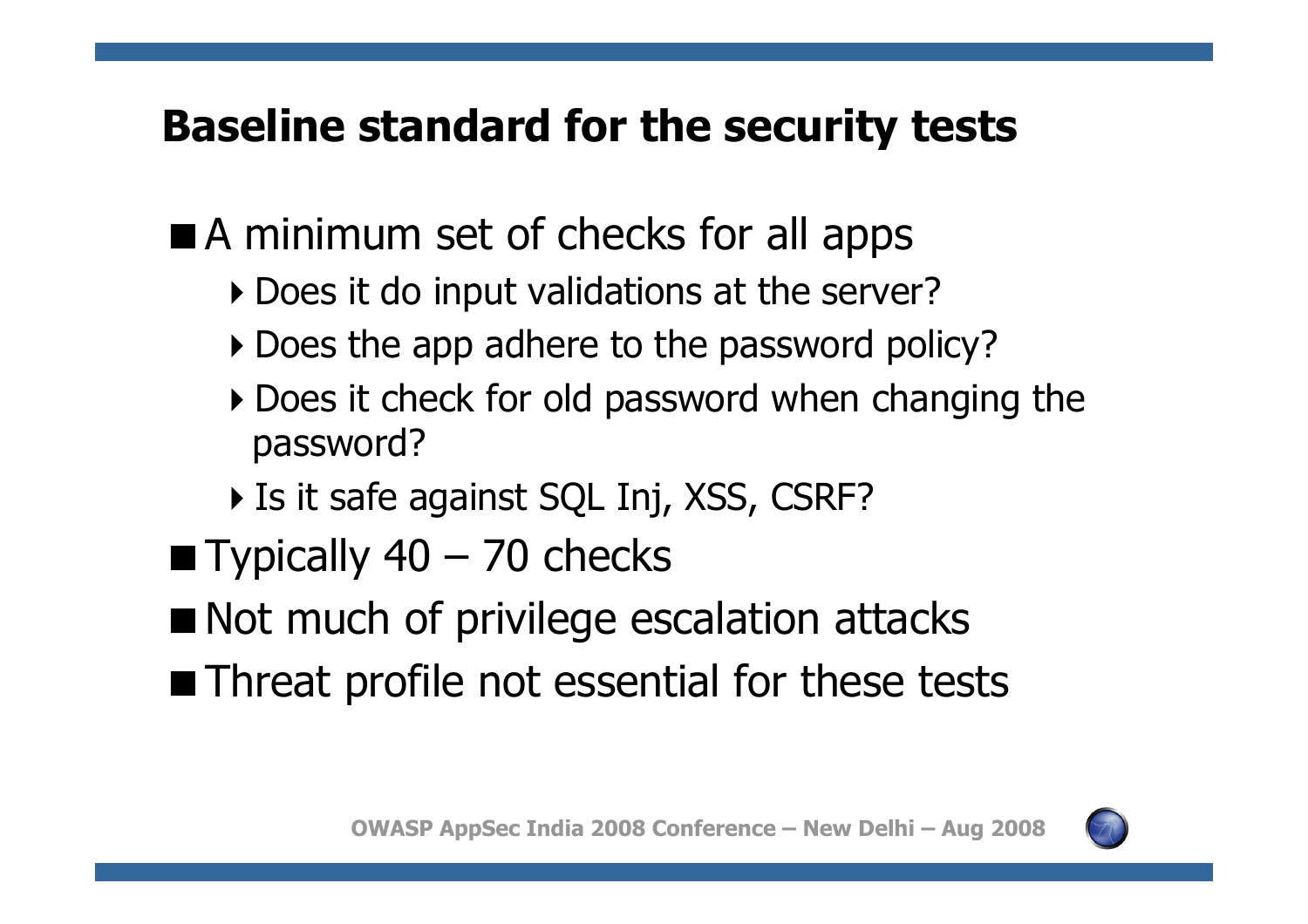# **Streamlined Reporting**

- **Simplified the template** 
	- -Summary Simple spreadsheet
	- -Detailed No screen shots
- Report Repository
	- -Readymade description/solution of common findings
	- **Easy to copy-paste from**
	- -Minimal tailoring required for each finding
- Reporting time dropped to 2 hours

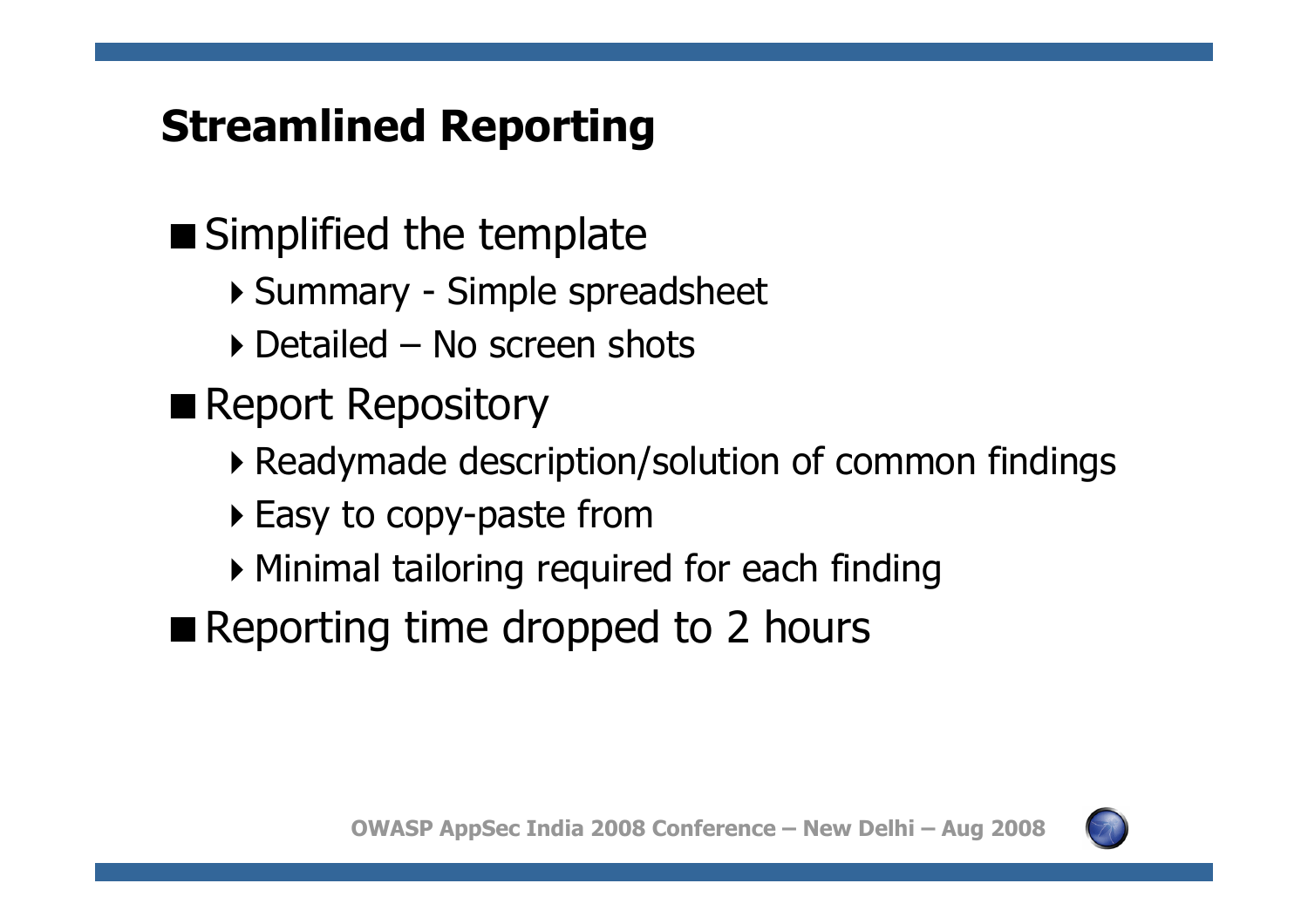# **Initial estimates**

#### **Duration**

- -Baseline Security Test: 2 days
- -Detailed Security Test: 4 8 days

 $\blacksquare$  % of Apps

- -Baseline Security Test: 50%
- -Detailed Security Test: 50%

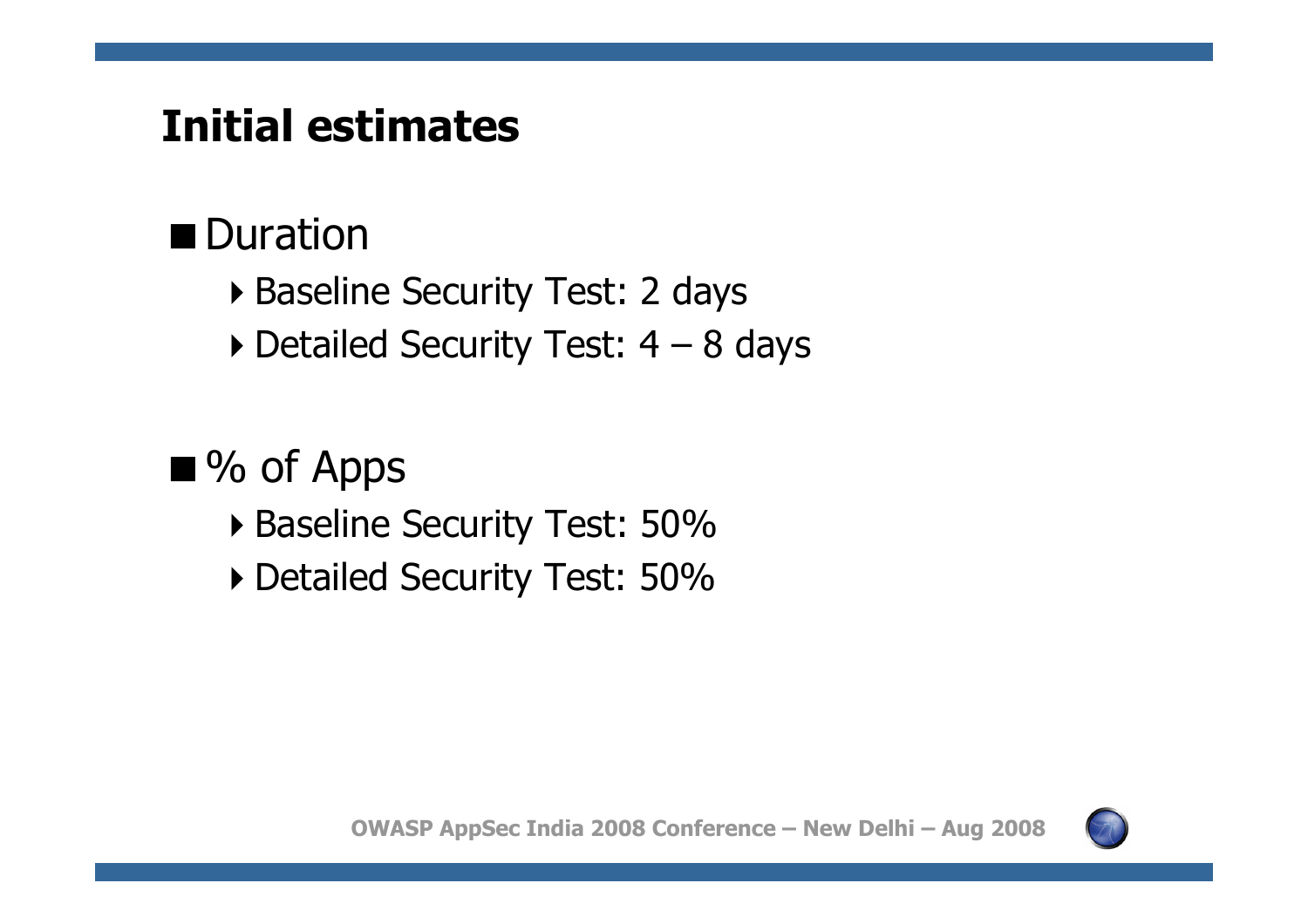#### **For 200 apps, the total would be**

- 100 x 2
- + 100 x 5
- =700 person days

# **That would fit the budget, if that worked** according to the plan

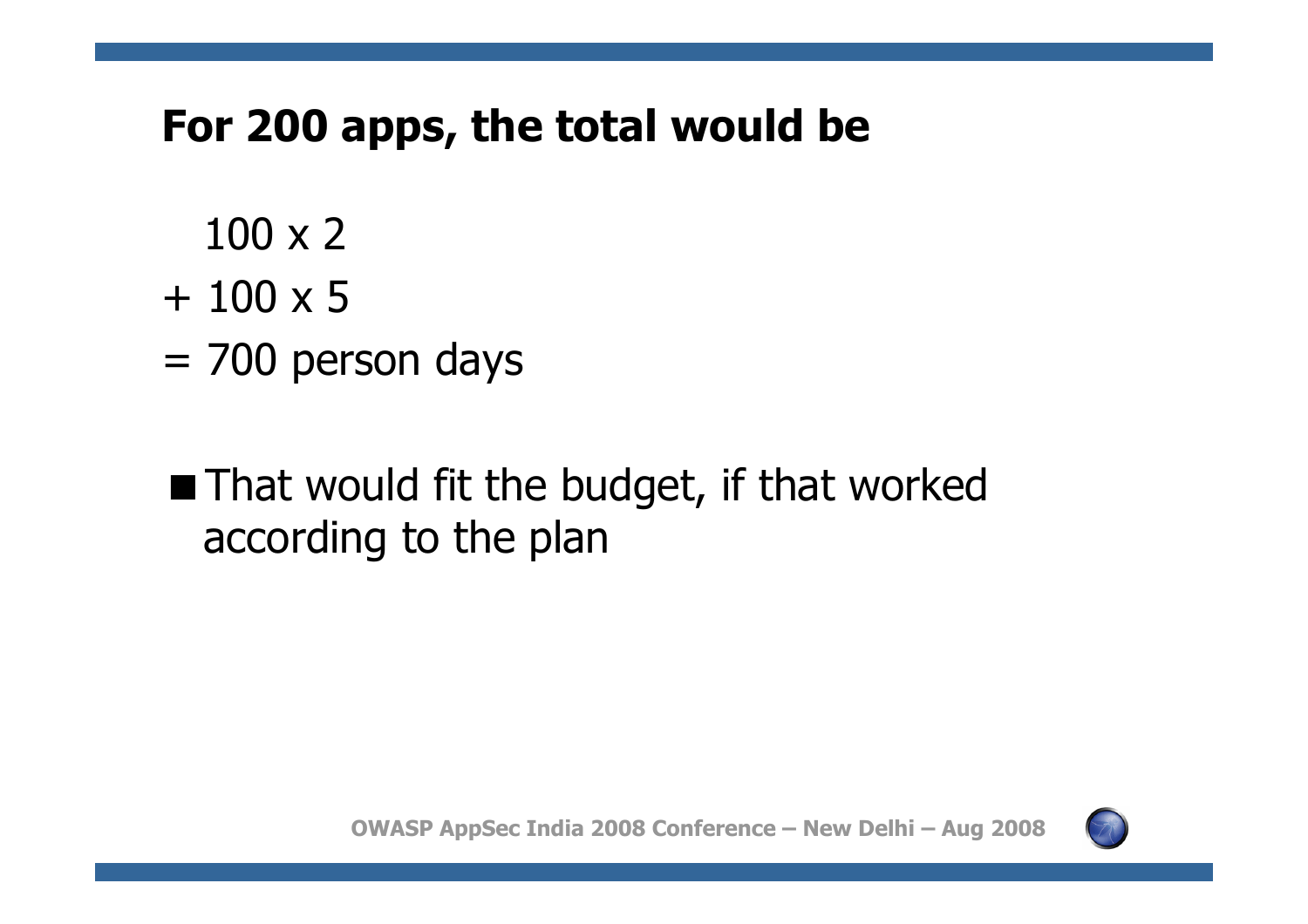# **Lessons from the 1st month pilot**

## ■ What worked

- $\blacktriangleright$  The streamlined reporting worked
- $\blacktriangleright$  The baseline tests  $\sim 1$  day

■ What didn't

 $\blacktriangleright$  The 5 day detailed test was a stretch

 $\blacksquare$  And we still missed the target by 20%

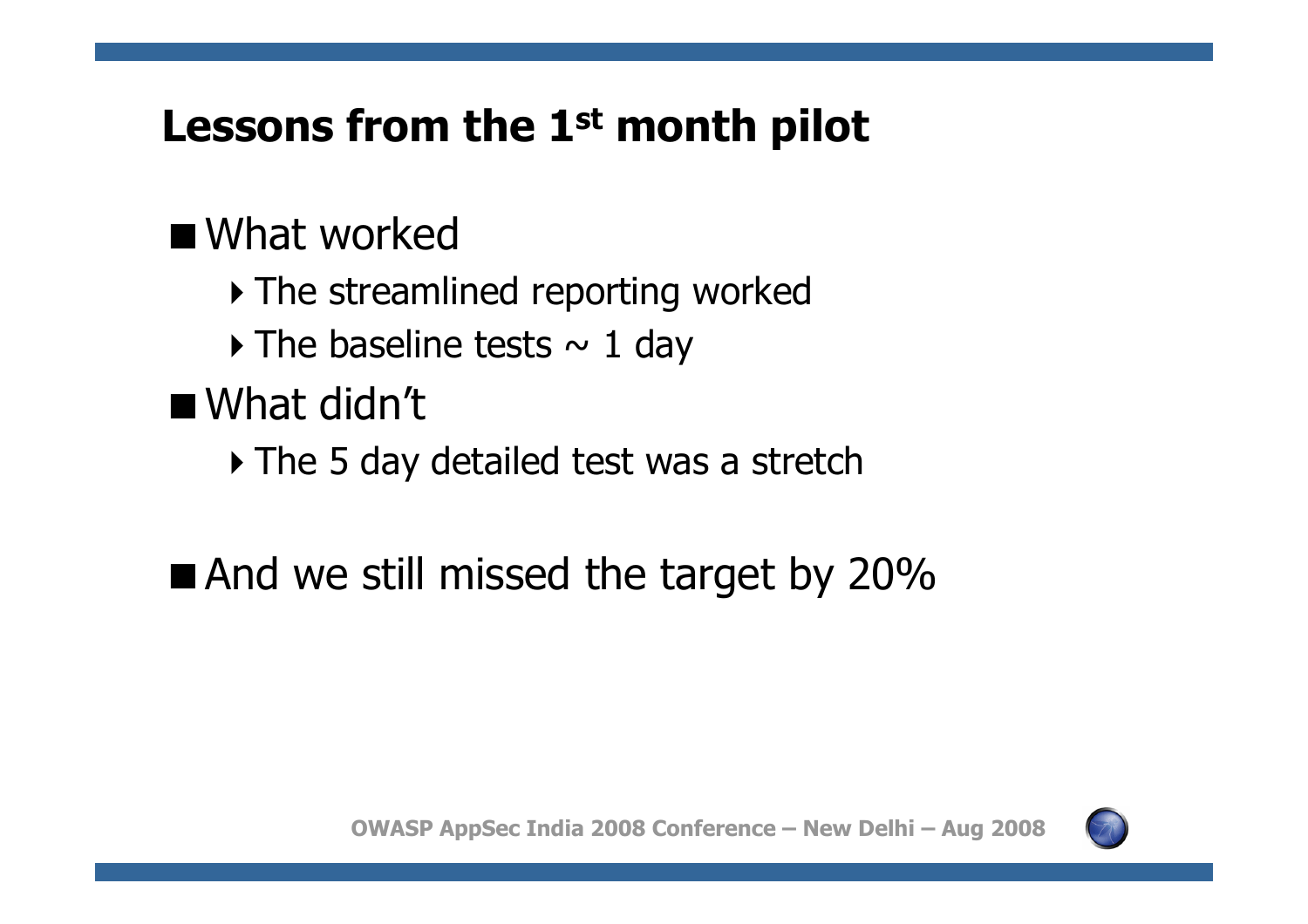## **The vital lesson from the pilot**

- Starting delays are a culprit
	- -Hidden
	- ▶ Pernicious
- For a 2-day test, <sup>a</sup> 1-day delay is <sup>a</sup> 50% hit on schedule

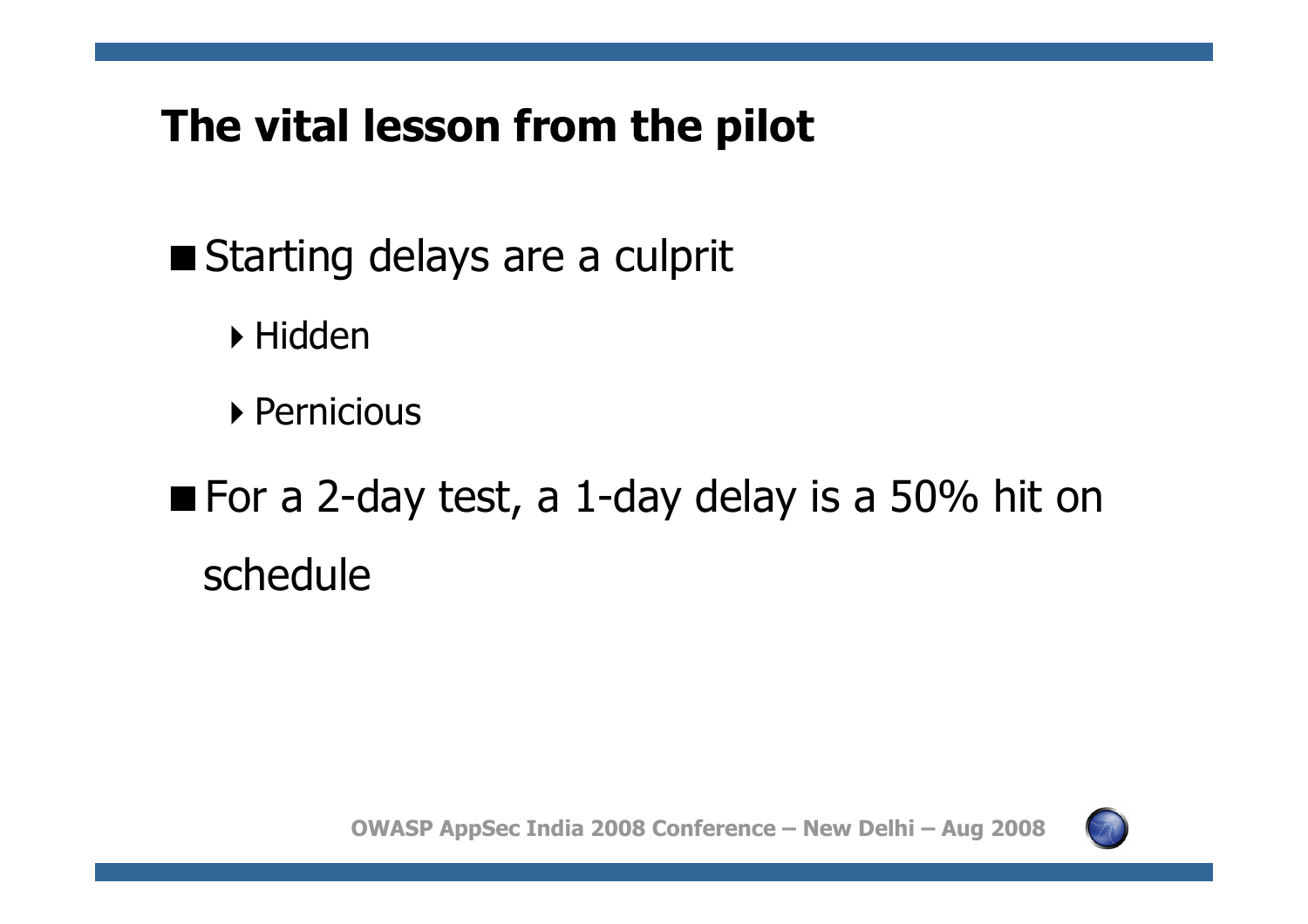# **Countering "start delays"**

- Strong program management
	- -Schedule 4 weeks in advance
	- $\blacktriangleright$  Follow up frequently in that time
	- -Over-book by 20%
		- As some logins might not come anyway

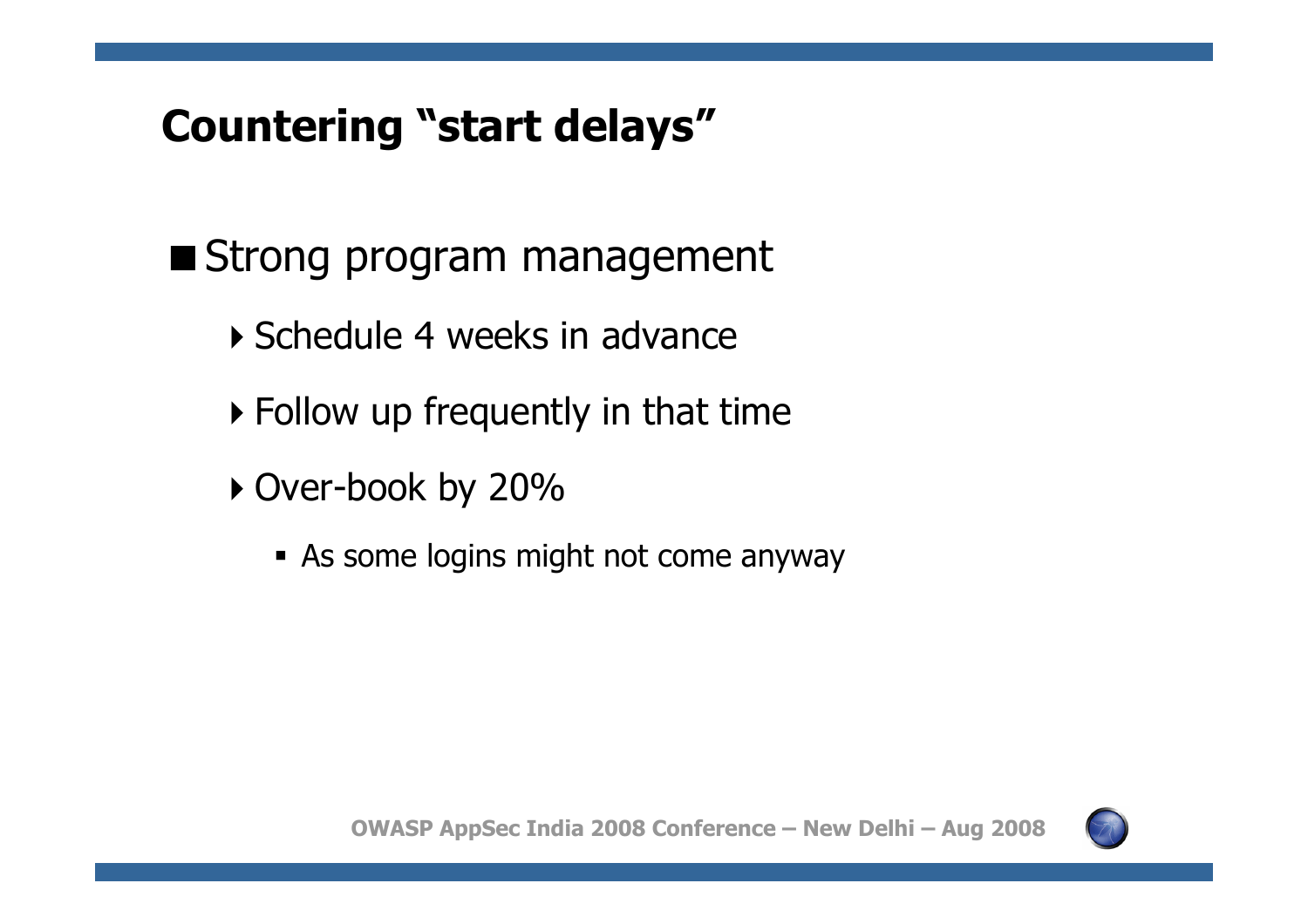## **New challenges as the numbers picked up**

- 1. Profusion of reports
- 2. A few laid-back app owners
- 3. Peaks and troughs in load

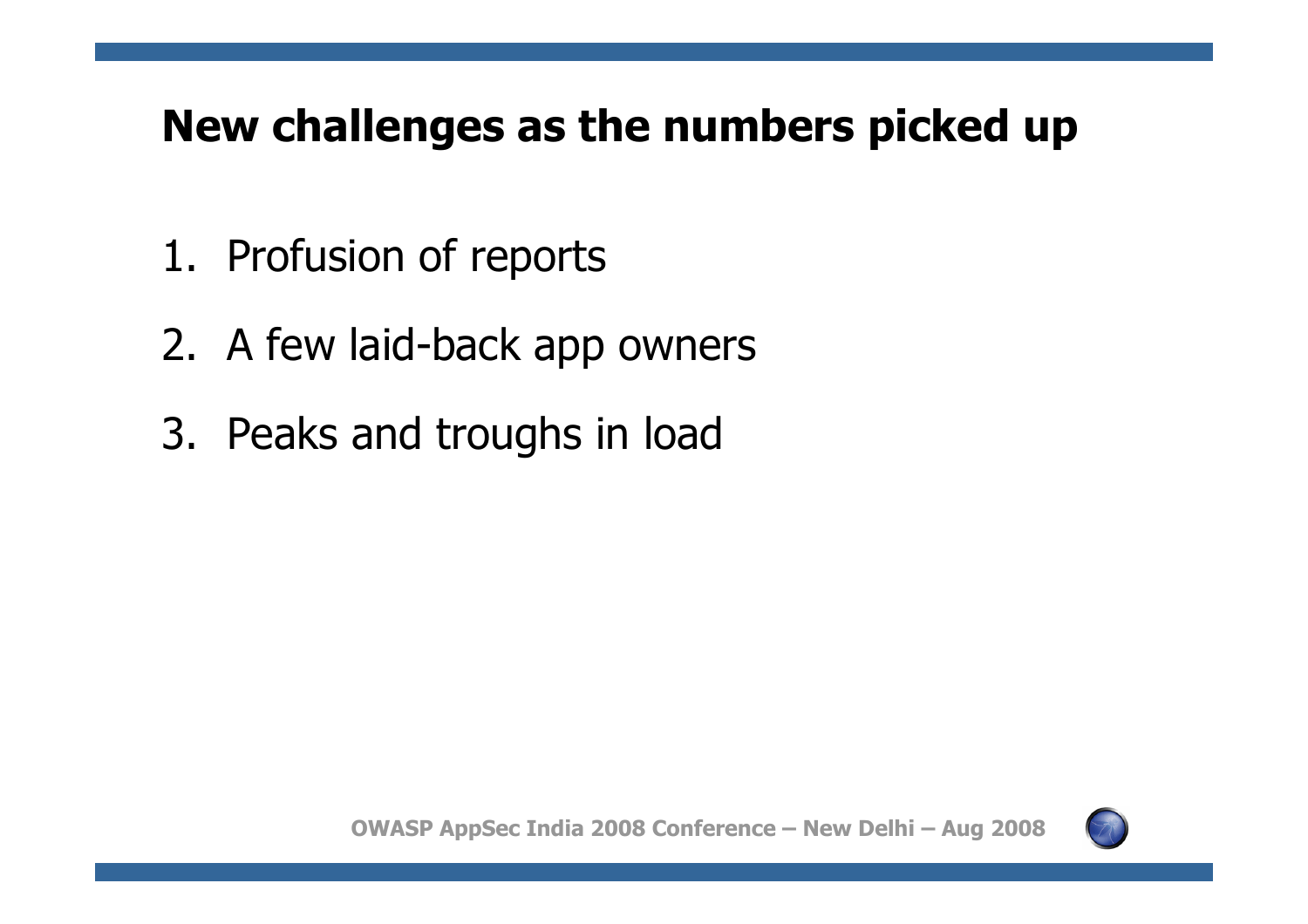# **Profusion of reports**

**Too many password protected PDFs floating** around

- The Solution
	- -Online reporting portal with logins to business owners
	- $\blacktriangleright$  Reports could be exported to PDF when required

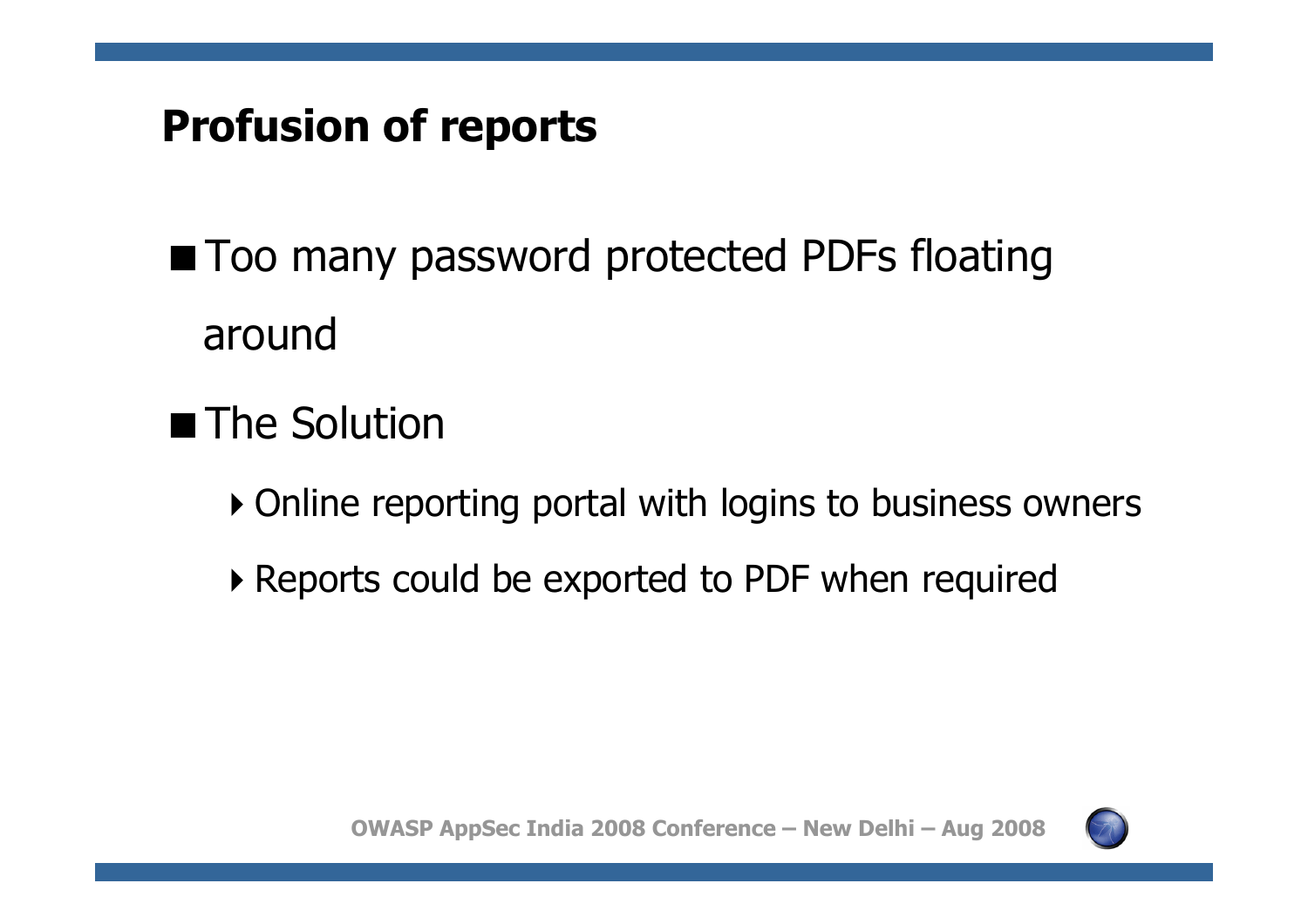# **A few laid-back app owners**

Some app owners couldn't make the time

 $\blacktriangleright$  They already had a lot on their hands

■ Solution

- -Escalate during reviews with senior management
- -Visible support from senior management
- -Those lagging were pulled up

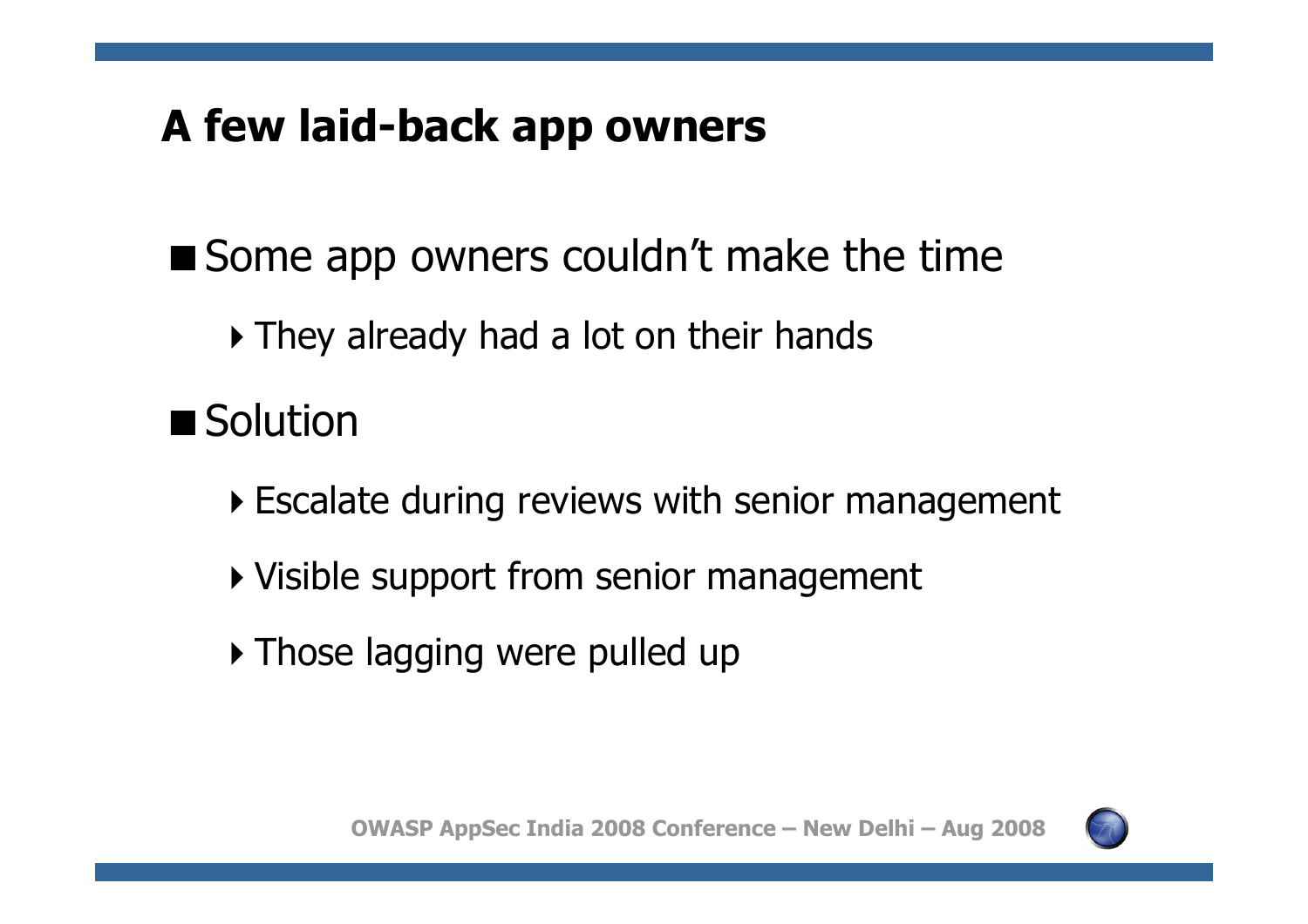#### **Peaks and troughs in load**

- Schedules are made 4 weeks in advance
	- $\blacktriangleright$  But, apps might miss the schedule
- **About 2 weeks visibility into future load** 
	- $\blacktriangleright$  Team to resize dynamically with 2 weeks notice
- Not very easy
- $\blacksquare$  And seating space  $\odot$

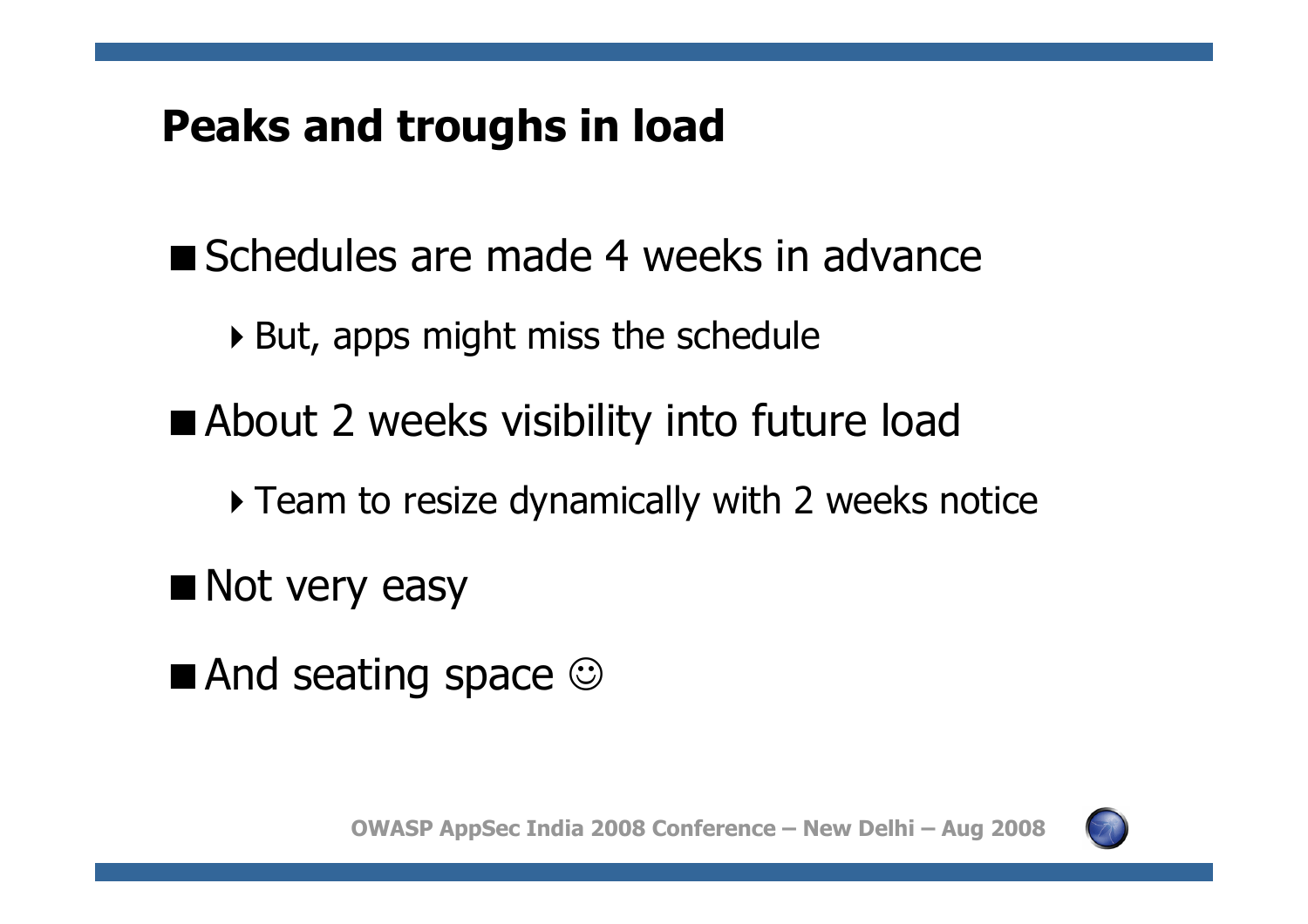### **Crossed the 100th app in 4th month**

# ■ Quite thrilled

- $\blacktriangleright$  This was a comforting milestone
- **This was 3 weeks behind initial schedule**
- **The half-way mark changes the outlook**

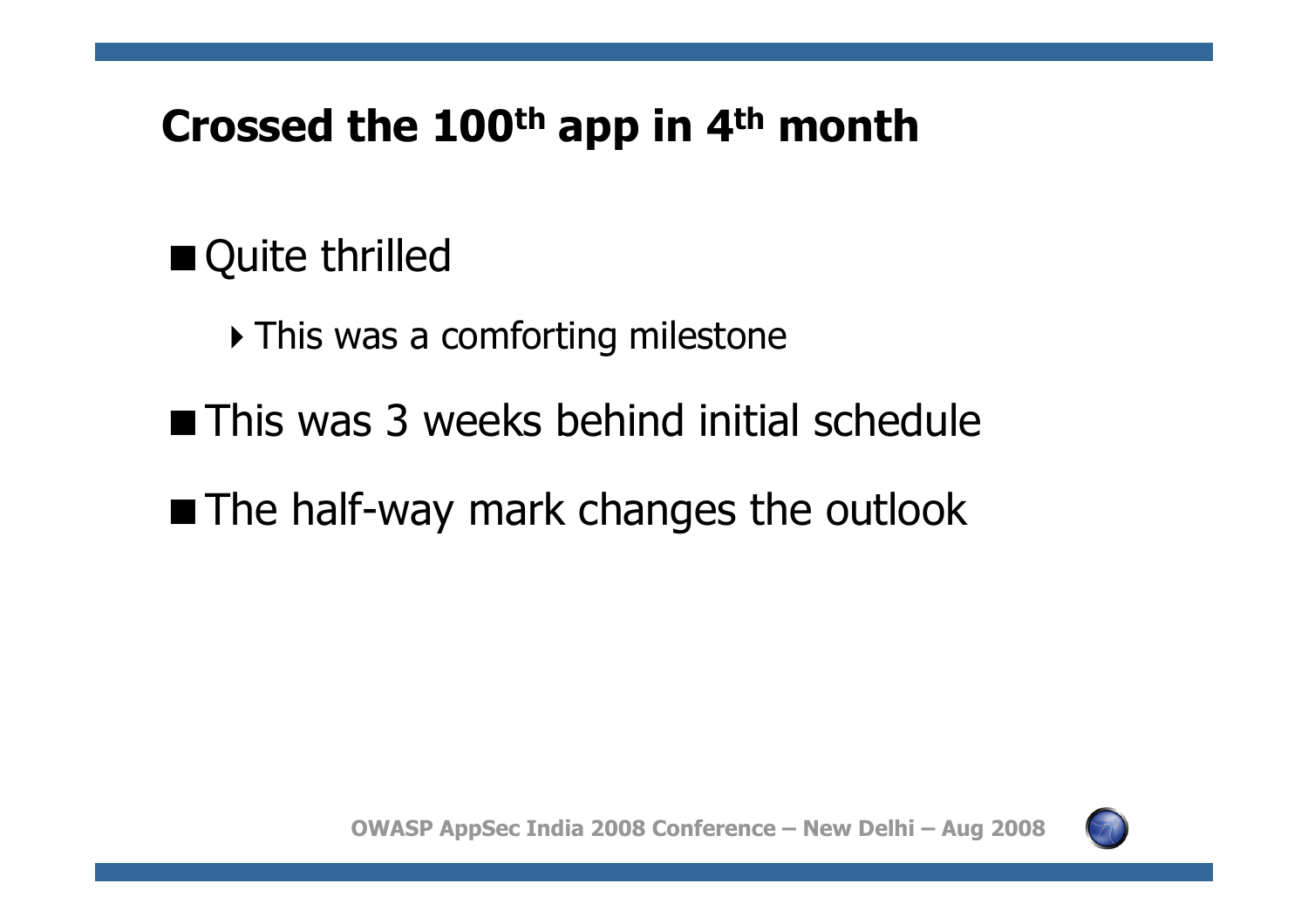# **Metrics program**

- Quantitative feedback on the benefits
- **Ideal if started from the first**
- $\blacksquare$  In practice, it started after the half way mark
- Common metrics
	- -Average no. of vulns per app
	- $\blacktriangleright$  No. of vulns closed per month
	- $\blacktriangleright$  Distribution of risk profile of vulns
- Touched 200<sup>th</sup> app in 8<sup>th</sup> month





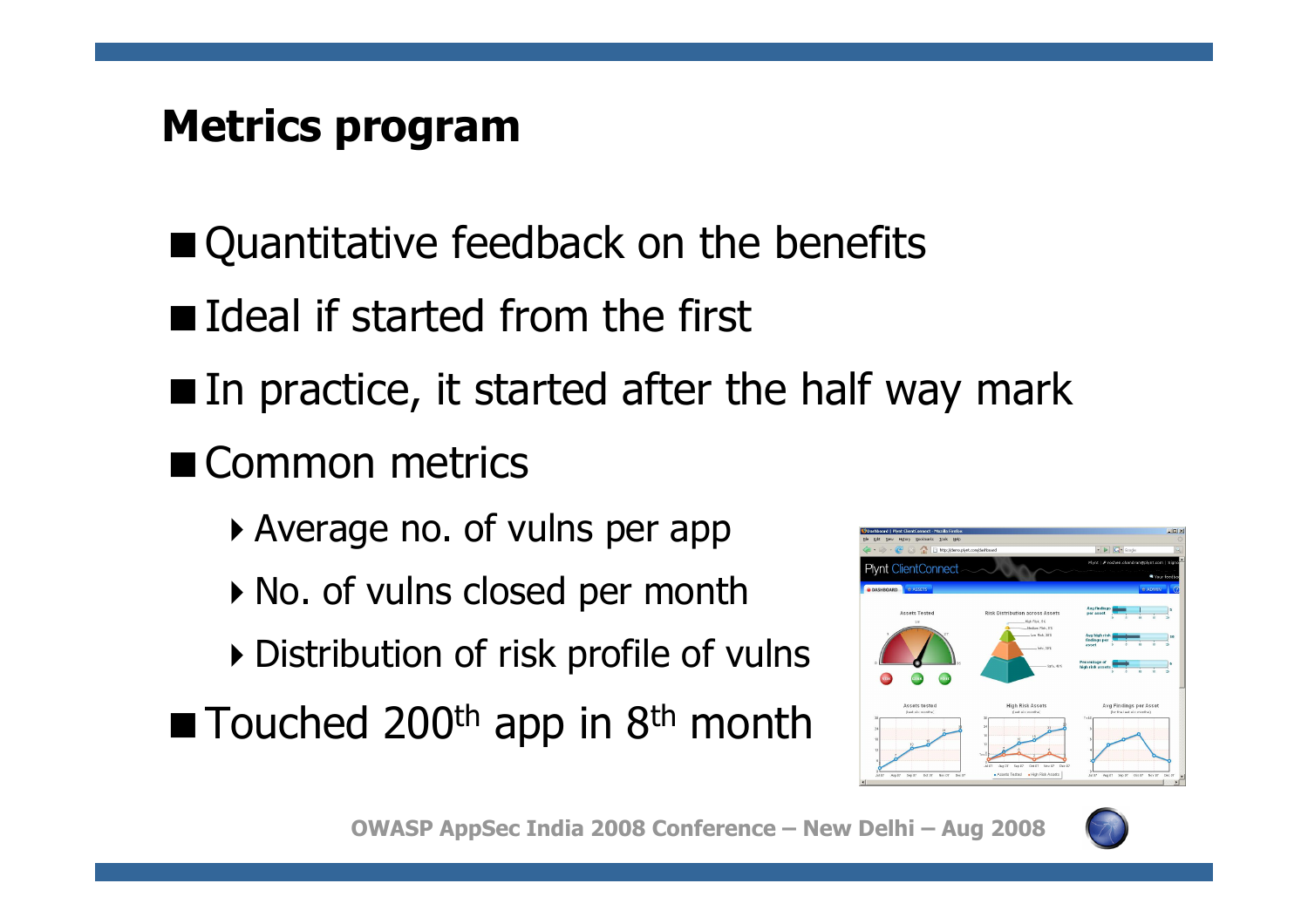# **Summary**

- 1.Classify apps based on risk
- 2.Different levels of testing
- 3. Standardize on the baseline test
- 4.. Reduce waste – streamline reporting
- 5. Schedule in advance
- 6. Consider online reporting
- 7. Get reviewed by senior management
- 8. Work closely with partners to manage fluctuating loads
- 9. Metrics program to measure effectiveness